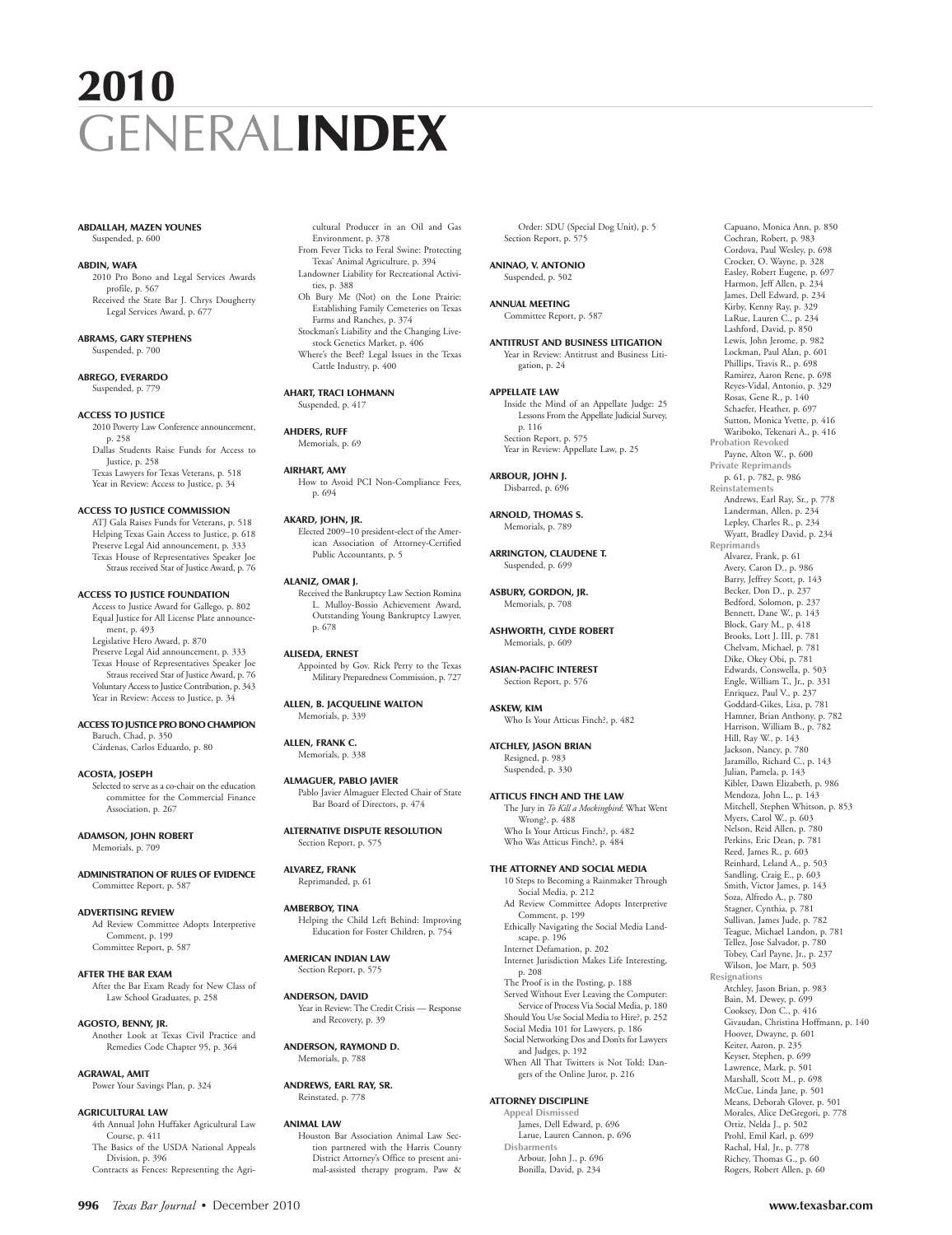Royal, Phyllis Butler, p. 602 Scher, Scott A., p. 850 Telles, Raymond Rutherford, p. 235 Townsend, John David, p. 601 Williams, Kevin S., p. 501 **Suspension Judgment Affirmed** Chukwurah, Cyril, p. 600 Velasco, Manuel A., p. 601 Zakes, Thomas Anthony, p. 601 **Suspension Judgment Affirmed In Part and Reversed In Part** Derkunt, Mustafa Engin, p. 697 **Suspensions** Abdallah, Mazen Younes, p. 600 Abrams, Gary Stephens, p. 700 Abrego, Everardo, p. 779 Ahart, Traci Lohmann, p. 417 Aninao, V. Antonio, p. 502 Arrington, Claudene T., p. 699 Atchley, Jason Brian, p. 330 Bailey, Joseph William, p. 142, p. 236 Barraza, Manuel L., p. 982 Beale, Brice B., p. 984 Bender, John Phillip, p. 328 Bolding, Edward P., p. 982 Bolfing, Gerald L., p. 984 Bonavita, Pamela Breed, p. 235, p. 700 Brennan, Diantha G., p. 701 Broch, Douglas A., p. 700 Brooks, Shane M., p. 779 Brown, Joseph Mitchell, p. 329 Bruce, Jonathan E., p. 852 Camp, George C., p. 602 Cantu, Oscar L., Jr., p. 984 Collins, Kyle B., p. 331 Cordova, Paul Wesley, p. 603 Cortigene, Seth, p. 141 Corwin, Timothy S., p. 141 Cross, Ronald D., p. 778 Davis, Demetrius J., p. 779 Davis, Michael L., p. 140 De Los Santos, Luis, p. 852 Dupuy, Christopher, p. 60 Egger, William C., Jr., p. 331 Engle, Glen Allen, p. 701 Engum, Joanne, p. 600 Evans, Chris M., p. 328 Evans, Sharon Darlene, p. 60 Fahey, Edward P., Jr., p. 984 Fritz, John L., p. 985 Galvez, Jason Charles, p. 417 Garrison, Edward Wade, p. 141 Gerringer, Robert C., p. 700 Gest, Darrell D., p. 984 Gilbreth, Jimmy Mark, p. 603 Givaudan, Christina Hoffmann, p. 60 Gonzalez, Gil, p. 331 Gower, Saul A., p. 600 Grazier, Philip M., p. 701 Greene, Hollie Vesla, p. 503, p. 985 Harrison, William B., p. 780 Hilliard, Laura Marie, p. 985 Horelica, Paige, p. 601 Hughes, Robert E., Jr., p. 779 Ihezukwu, Victor C., p. 60 Jarvis, Don L., Jr., p. 328 Johnson, Alicia Rochelle, p. 602 Jones, Charles P., p. 235 Jones, Robert M., p. 851 Knight, David W., p. 330 Kopacz, Grace Diane, p. 329 Lashford, David, p. 502 Leas, Stephen T., p. 502 Leonard, Nancy Johnson, p. 696 Lewis, Neeley C., p. 418 Linnenbank, Donald Wesley, p. 700 Long, Cornelius, A., Jr., p. 329 Lopez, Alberto Francisco, p. 779 Loudon, Kevin C., p. 780 Martinez, Alicia R., p. 418 McWilliams, John, p. 418 Meinardus, Karen Hensley, p. 851 Merchant, Billy John, p. 852 Miranda, Jesus, p. 985

Modgling, Maida C., p. 700 Moore, John Michael, p. 602 Morales, Alice D., p. 61 Moton, Rodney E., p. 850 Mukoro, John O., p. 140 Murff, David L., p. 985 Myers, Joan, p. 696 Nation, John D., p. 701 Nellis, William Gary, p. 778 Nelson, Laura Gayle, p. 701 Nielson, Thomas C., p. 330 Nordt, Glen Allan, p. 852 Offill, Phillip Windom, Jr., p. 982 Onwuteaka, Joseph O., p. 330 Onyenah, Kenneth Chuks, p. 417 Ortiz, Nelda J., p. 235 Osborne, John Carroll, p. 236 Parr, Sharon G., p. 236 Peacock, Gregg Alan, p. 328 Perry, John R., p. 141 Raabe, Martin, Jr., p. 700 Ramirez, Aaron Rene, p. 502 Regnier, Andrea, p. 330 Reposa, Adam, p. 418 Riek, F. Benjamin III, p. 982 Rivera, Juan Jose, p. 701 Rodriguez, David J., p. 416 Rodriguez, Herlinda, p. 851 Ross, Lisa C., p. 985 Rowe, Jasper C., p. 328 Rozan, Steven Jay, p. 236 Scher, Scott A., p. 503 Seabaugh, Paul W., p. 851 Sears, Terry H., p. 985 Sewell, Efrem D., p. 417 Simmons, Danny Lee, p. 699, p. 779 Simmons, Vivica, p. 851 Smith, Kenneth W., p. 696 Smith, Paul Andrew, p. 700 Smith, Robert J., p. 142 Smith, Terry Lynn, p. 697 Stone, Frank David, p. 142 Taylor, Luro C., p. 602, p. 699 Tholstrup, Richard Joseph, p. 700 Townsend, John David, p. 502 Umoja, Adjua, p. 236 Uyamadu, Emeka M., p. 697 Vickers, Brenda, p. 603 Villasana, Daniel E., p. 61 Waobikeze, Ike N.A., p. 701 Warren, Gary Ray, p. 142 Wilkinson, Kristin, p. 696 Williams, Michael Joseph, p. 502 Wood, Elliott L., p. 331 Young, Scott A., p. 61 **AUSTIN, CRAIG L.** Memorials, p. 710

**AVERY, CARON D.** Reprimanded, p. 986

**AXELRAD, ROBERT A.** Memorials, p. 791

**AYERS, WILLIAM J. "BILL"** Memorials, p. 788

**BAILEY, JOSEPH WILLIAM** Suspended, p. 142, p. 236

**BAIN, M. DEWEY** Resigned, p. 699

**BAKER, BRIAN** Links, p. 14

**BANKRUPTCY LAW** Section Report, p. 576 **BANKS, PHIL** Along with fellow Bryan attorney Shane Phelps, holds Atticus Finch Day in Brazos

County on Harper Lee's birthday, p. 443

**BARBEE, LINTON ELZIE** Memorials, p. 791

**BARLOW, JAMES E.** Memorials, p. 711

**BARNES, ROBERT F.** Memorials, p. 862

**BARRAZA, MANUEL L.** Suspended, p. 982 **BARRY, JEFFREY SCOTT**

Reprimanded, p. 143

**BARUCH, CHAD** ATJ Pro Bono Champion, p. 350 Year in Review: Consumer Law, p. 27

**BAYLESS, BOBBIE** Along with Houston attorney Dalia Stokes, runs a year-round Christmas store in the first floor of law office, p. 879

**BEALE, BRICE B.** Suspended, p. 984

**BEARD-DUNCAN, MARTHA M.** Received the Poverty Law Section Impact Award in Poverty Law, p. 678

**BECKER, DON D.** Reprimanded, p. 237

**BEDFORD, SOLOMON** Reprimanded, p. 237

**BEHRENS, ERIC** A Trend Toward Enforceability: Covenants Not to Compete in At-will Employment Relationships Following *Sheshunoff* and *Mann Frankfort*, p. 732

**BENAVIDES, ALMA M.** Memorials, p. 709

**BENDER, JOHN PHILLIP** Suspended, p. 328

**BENNETT, DANE W.** Reprimanded, p. 143

**BENNETT, MAX** 75 Years and Counting, p. 88

**BERLANGA, MARY HELEN** Received the Antitrust Hispanic Issues Law Section Community Service Award, p. 678

**BETTS, D. KAYLYN** Beyond the Bench: The Texas Court of Criminal Appeals' Work to Improve the Criminal Justice System Outside the Box, p. 560

**BIVINS, MILES "TEEL"** Memorials, p. 69

**BLACK, BOB** 2010-2011 State Bar President-elect Candidates, p. 172

President-elect Candidates Discuss the Issues, p. 282

**BLOCK, GARY M.** Reprimanded, p. 418

**BLOCK, NELSON** Featured speaker at the Smithsonian; spoke about a book he co-edited, Scouting Frontiers: Youth and the *Scout Movement's First Century*, p. 727

**BLOW, THOMAS W.** Memorials, p. 710

**BLUE, LISA** Effective 30-Minute Voir Dire in a Criminal Case: The Good, The Bad, and The Ugly, p. 534

**BLUEITT, PATTY NEVILLS** Memorials, p. 148

**BOATMAN, KATHRYN E.** Year in Review: Appellate Law, p. 25

**BOLDING, EDWARD P.** Suspended, p. 982

**BOLFING, GERALD L.** Suspended, p. 984

**BONAVITA, PAMELA BREED** Suspended, p. 235, p. 700

**BONILLA, DAVID** Disbarred, p. 234

**BONILLA, RICARDO** Received the Intellectual Property Law Section Women & Minority Scholarship Award, p. 678

**BORJES, JOY** Received Texas Young Lawyers Association Liberty Bell Award, p. 680

**BOSSIO, ROMINA L. MULLOY** Memorials, p. 149

**BOSTON, PAUL TALMAGE, JR.** Received a State Bar Presidential Citation, p. 676 Who Was Atticus Finch?, p. 484

**BOWDEN, JOCELYN J.** Memorials, p. 426

**BOWERS, FRED** Who Is Your Atticus Finch?, p. 482

**BRADLEY, GISELA B.** How to Evaluate Your Office Leasing Needs, p. 766

**BRADY, DENISE** Wanted: Loving Homes for Children, p. 766

**BRASHEARS, RHONDA J.** Received the Paralegal Division Special Recognition Award, p. 678

**BRAUCHLE, KRISTEN** Lawyers as Contractors — How Much Can You Charge for That?, p. 498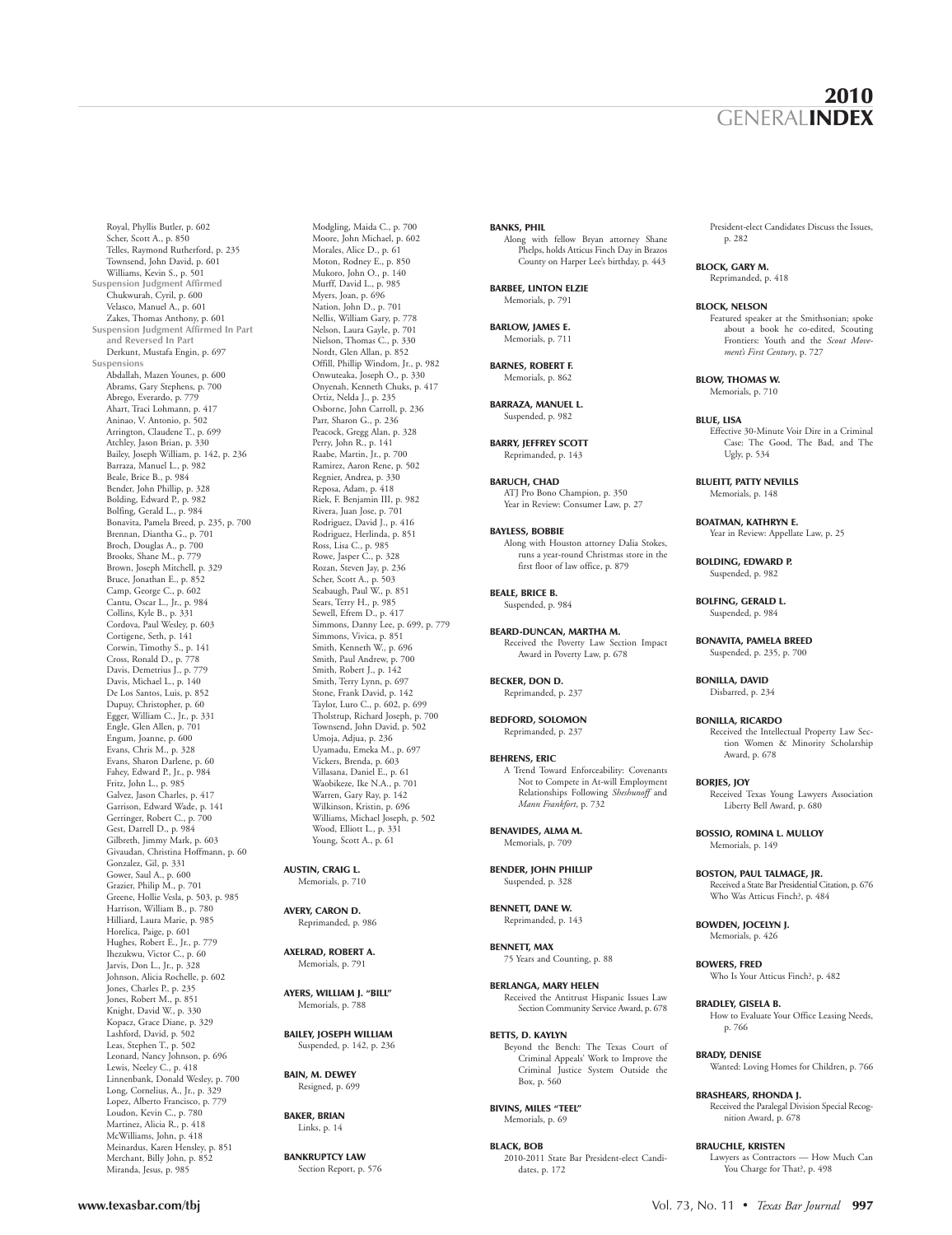**BREAUX, ROBERT SIMAR** Memorials, p. 711

**BRENNAN, DIANTHA G.** Suspended, p. 701

**BRENNION-NEASE, MARTHA** Resigned, p. 500

**BRINSON, GAY CRESWELL, JR.** Memorials, p. 711

**BRISTER, JAMES L. "JIM"** Memorials, p. 148

**BROCH, DOUGLAS A.** Suspended, p. 700

**BROOKER, REBEKAH S.** Received Texas Young Lawyers Association President's Award of Merit, p. 680

**BROOKS, LOTT J. III** Reprimanded, p. 781

#### **BROOKS, NATASHA L.**

2010-2011TYLA Officer Nominations, p. 231 Received Texas Young Lawyers Association Joseph M. Pritchard Inn Outstanding Director Award, p. 680

**BROOKS, SHANE M.** Suspended, p. 779

**BROTHERS, CHARLES AUGUSTUS** Memorials, p. 427

**BROWDER, WILLIAM BARR, JR.** Memorials, p. 791

**BROWN, BOB** Veterans and PTSD: What Attorneys Need to Know, p. 836

**BROWN, JOSEPH MITCHELL** Suspended, p. 329

**BROWN, PAMELA M.** Received the Poverty Law Section Impact Award in Poverty Law, p. 678

**BROWNING, JOHN G.**

Meet the *Texas Bar Journal* Board of Editors, p. 10 Party Talk, p. 890 Served Without Ever Leaving the Computer: Service of Process Via Social Media, p. 180

Social Networking Dos and Don'ts for Lawyers and Judges, p. 192 When All That Twitters is Not Told: Dangers of the Online Juror, p. 216

**BRUCE, DEBRA**

Ethically Navigating the Social Media Landscape, p. 196 Making Your Criminal Practice More Rewarding, p. 598 Social Media 101 for Lawyers, p. 186

**BRUCE, JONATHAN E.** Suspended, p. 852

#### **BUCHMEYER, JERRY L.**

Received the Sexual Orientation and Gender Identification Issues Section Judge Norman W. Black Award, p. 678

**BULLION, DEBBIE** 2010-2011 State Bar President-elect Candidates, p. 172 President-elect Candidates Discuss the Issues, p. 282

**BURRIS, KELLY L.** Received Texas Young Lawyers Association President's Award of Merit, p. 680

**BUSINESS LAW** Section Report, p. 576

**CABAÑAS, ALFONSO** 2010-2011TYLA Officer Nominations, p. 231 Election Results, p. 323

**CAMIN, CHERYL** Selected by the American Bar Association

Young Lawyers Division as one of two 2009 National Outstanding Young Lawyers finalists, p. 89

## **CAMP, BRYAN**

Received Texas Young Lawyers Association Outstanding Law Review Article Award, p. 683

**CAMP, GEORGE C.** Suspended, p. 602

**CAMPBELL, CHARLES F. "CHUCK"** Issues of Interest Before the Court of Criminal Appeals, p. 556

**CANNON, JOE B.** Received Texas Young Lawyers Association Outstanding 50-Year Lawyer Award, p. 683

**CANTU, NORMA V.**

Appointed to the advisory committee of the new American Bar Association Commission on Hispanic Legal Rights and Responsibilities, p. 879

**CANTU, OSCAR L., JR.** Suspended, p. 984

**CAPUANO, MONICA ANN** Disbarred, p. 850

**CÁRDENAS, CARLOS EDUARDO** ATJ Pro Bono Champion, p. 80

**CARLSON, LENORA DAWN POST** Memorials, p. 862

#### **CARNES, ELLEN**

Guzman Sworn in as Texas Supreme Court Justice, p. 174 Pablo Javier Almaguer Elected Chair of State Bar Board of Directors, p. 474 What Comes Next? Google, Microsoft GCs Share their Views of the Future, p. 882

#### **CARSON, CARYN L.**

2010 *Texas Bar Journal* Short Story Fiction Writing Contest — First Place: *Lucky Day*, p. 466

**CARTER, DIANE T.** Year in Review: Health Law, p. 37

#### **CASAS, GREG**

Appointed U.S. co-chair of the Energy and Natural Resources Committee of the U.S.-Mexico Bar Association, p. 267

#### **CASSEB, SOLOMON, JR.** Memorials, p. 68

**CHANDLER, JEFF** 2010-2011 TYLA President-elect Candidates, p. 230 Questions for the Candidates, p. 320

**CHELVAM, MICHAEL** Reprimanded, p. 781

**CHENG, MICHELLE** Author of food blog *Foodie is the New Forty*, p. 165

#### **CHILD ABUSE AND NEGLECT**

Additional Resources from the State Bar of Texas and the Texas Young Lawyers Association, p. 769

Breaking the Cycle: Adequately Equipping the Children of the Incarcerated, p. 755 Child Abuse and Neglect Committee takes nominations for the Fairy Davenport Rutland Award for Distinguished Service to Children and Families, p. 76

Committee on Child Abuse and Neglect Celebrates 25 Years, p. 770

Committee Report, p. 587 Helping the Child Left Behind: Improving Education for Foster Children, p. 754 How One Judge's Sleepless Nights Launched a National Volunteer Advocacy Move-

ment, p. 760 The Impact of Child Protection Cases on General Civil Practice, p. 740

The Role of the Judicial System in Improving the Lives of Texas' Foster Children, p. 746

Texas Foster Children Need Your Help, p. 758 Texas Lawyers for Children: Helping Judges and Attorneys Handling Child Abuse Cases, p. 744

TexProtects: Successful Child Protection Advocacy in Action, p. 764 The Constitutional Rights of Children, p. 750 Wanted: Loving Homes for Children, p. 766

Where Are Your Children Tonight?, p. 762

**CHILDRESS, CHARLES** The Impact of Child Protection Cases on General Civil Practice, p. 740

**CHUKWURAH, CYRIL** Suspension Judgment Affirmed, p. 600

**CLARK, LEE A.** Memorials, p. 709

**CLARKE, JANNA** Received a State Bar PresidentialCitation, p. 676

**CLARKE, KELLY-ANN** 2010-2011TYLA Officer Nominations, p. 231

**CLARKE, PETER IAN** Memorials, p. 791

**CLEMENTI, LILLIAN** Taking the Pain Out of Foreign Language Documents, p. 58

**CLEMENTS, JERRY K.** Received the Southwest Jewish Congress' Flame of Honor Award, p. 267

**CLIENT PAGE** Crime Victims' Compensation Fund, p. 614 Investing Smart From the Start, p. 344

**998** *Texas Bar Journal* • December 2010 **www.texasbar.com**

Is Consumer Bankruptcy the Right Choice for You?, p, 516 Name Changes in Texas, p. 716 P2P File-Sharing: Evaluate the Risks, p. 154 Protecting the Rights of Veterans, p. 868 Reducing Restaurant Liability in Texas, p. 74 Should You Use Social Media to Hire?, p. 252 Special Education Laws in Texas, p. 798 'Tis the Season for Holiday Parties, p. 1016 What to Know Before Filing a Lien on a Homestead, p. 432

**COCHRAN, ROBERT** Disbarred, p. 983

#### **COFFEY, MIMI**

Chosen to serve as a delegate with the American Bar Association's Rule of Law and Criminal Justice Delegation to South Africa, p. 627

#### **COLLABORATIVE LAW**

Section Report, p. 577

**COLLIER, JACK W.**

## Memorials, p. 510

**COLLINS, KYLE B.** Suspended, p. 331

**COMBS, RANIA** Links, p. 176

#### **COMPUTER & TECHNOLOGY**

Computer & Technology Section offers a mobile application that contains Texas and federal codes, rules, and statutes, plus free case law for some areas, p. 1018 Section Report, p. 577

#### **CONDRA, GARY**

The Basics of the USDA National Appeals Division, p. 396

#### **CONDRA, MERINDA**

The Basics of the USDA National Appeals Division, p. 396

#### **CONSTRUCTION LAW** Section Report, p. 577

#### **CONSUMER LAW**

Is Consumer Bankruptcy the Right Choice for You?, p. 516 Year in Review: Consumer Law, p. 27 Year in Review: The Credit Crisis: Response and Recovery, p. 39

**CONTINUING LEGAL EDUCATION** Committee Report, p. 588

**COOK, EUGENE** Received the State Bar Gene Cavin Award, p. 677

**COOKSEY, DON C.** Resigned, p. 416

**COOLIDGE, JOEL BOOTH** Memorials, p. 511

**COPELAND, DAVID W.** Meet the *Texas Bar Journal* Board of Editors, p. 10

**COPPENGER, REECE CHARLES** Memorials, p. 609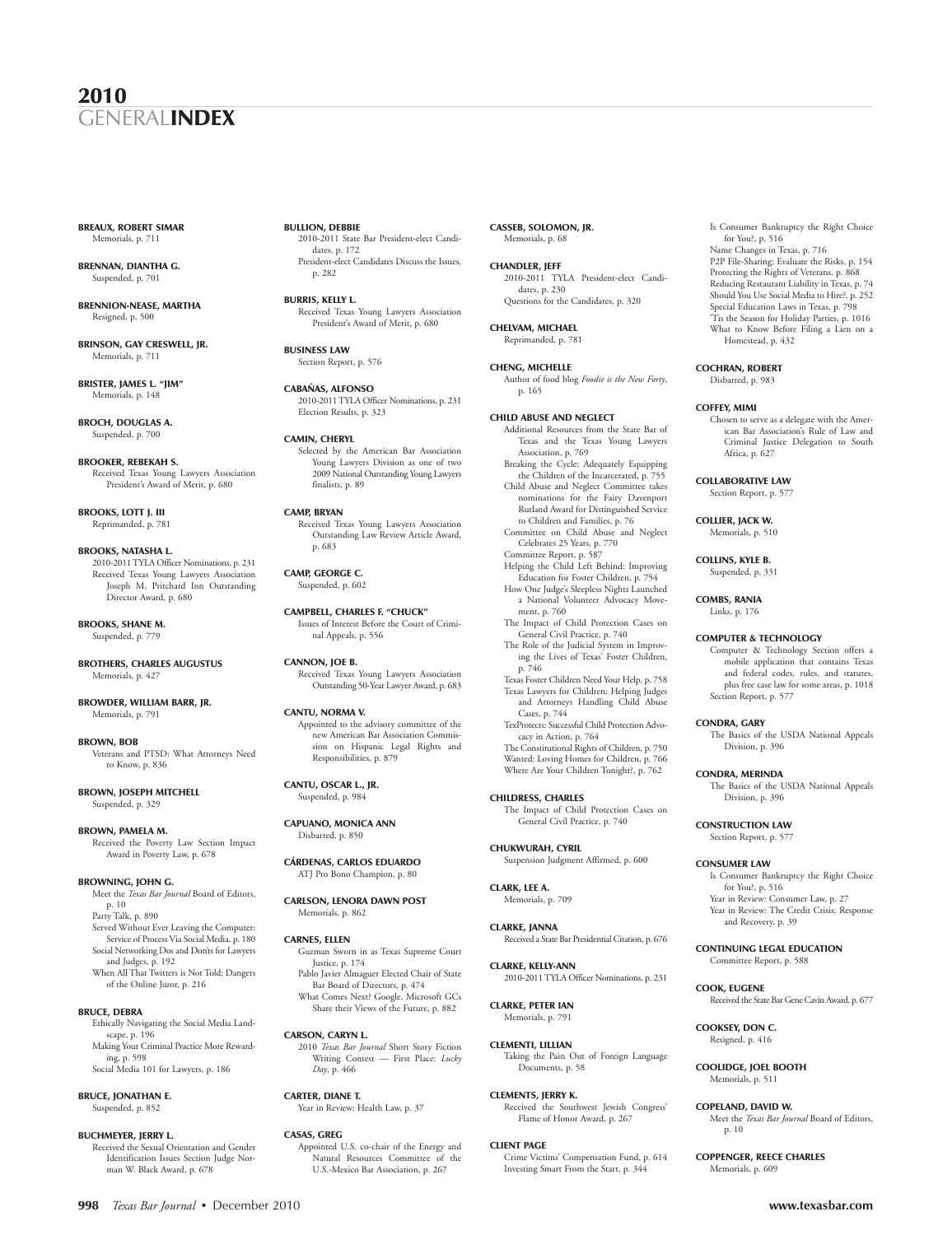**CORDOVA, PAUL WESLEY** Disbarred, p. 698 Suspended, p. 603

**CORPORATE COUNSEL** Section Report, p. 577

**CORREIA, JOEL JOHNSTON** Memorials, p. 790

**CORTIGENE, SETH** Suspended, p. 141

**CORWIN, TIMOTHY S.** Suspended, p. 141

**COURREGES, DAVID C.** 2010-2011TYLA Officer Nominations, p. 231 Election Results, p. 323 Party Talk, p. 890

**COURT RULES** Committee Report, p. 588

**COWLES, JIM** Received the Insurance Law Section Legends Award, p. 678

**CRABTREE, TRAVIS** Should You Use Social Media to Hire?, p. 252

**CRAIN, CHRISTINA MELTON** Breaking the Cycle: Adequately Equipping the Children of the Incarcerated, p. 755

**CRAIN, GAYLA C.** 'Tis the Season for Holiday Parties, p. 1016

**CREASEY, ROBERT T.** Memorials, p. 338

**CREED, HEATHER A.** Received Texas Young Lawyers Association President's Award of Merit, p. 680

**CRIME VICTIMS** Committee Report, p. 588 Crime Victims' Compensation Fund, p. 614

**CRIMINAL LAW** Beyond the Bench: The Texas Court of Criminal Appeals' Work to Improve the Criminal Justice System Outside the

Box, p. 560 Crime Victims' Compensation Fund, p. 614 The Cyber-Ethical Criminal Defense Lawyer

(Or, How Not to Commit Malpractice with Your Technology), p. 540 Effective 30-Minute Voir Dire in a Criminal Case: The Good, The Bad, and The

Ugly, p. 534 The Financial Side of Expert Witnesses, p. 552 Issues of Interest Before the Court of Crimi-

nal Appeals, p. 556 Juvenile Law and Its Unique Issues, p. 550 Making Your Criminal Practice More Reward-

ing, p. 598 A Prosecutor's Duty to Disclose: Beyond Brady, p. 546

Section Report, p. 585 Year in Review: U.S. Supreme Court Criminal Law Update 2009, p. 28

**CROCKER, O. WAYNE** Disbarred, p. 328

**CROSS, RONALD D.** Suspended, p. 778

**CURRIN, RICHARD N.** Memorials, p. 608

**DAFFIN, MARY** Received the Bankruptcy Law Section John C. Ackard Community Service Award, p. 678

**DALKALITSIS, THEA D.** Received Texas Young Lawyers Association President's Award of Merit, p. 680

**DANIEL, JACK EGAN** Memorials, p. 711

**DAVID, KATY** Named a 2010 recipient of the American Bar Association Section of Taxation's Nolan Fellowships, p. 165

**DAVIS, DEMETRIUS J.** Suspended, p. 779

**DAVIS, MICHAEL L.** Suspended, p. 140

**DAVIS, RONALD WILLIAM** Memorials, p. 68

**DAYTON, ADRIAN** 10 Steps to Becoming a Rainmaker Through Social Media, p. 212

**DE LA GARZA, EDWARD** Memorials, p. 246

**DE LOS SANTOS, LUIS** Suspended, p. 852

**DeGROOTE, JOHN** It's Who Knows What You Know: Three Ways to Manage Your Digital Footprint, p. 176

**DEGUERIN, DICK** Effective 30-Minute Voir Dire in a Criminal Case: The Good, The Bad, and The Ugly, p. 534

**DENSEN, WOODROW "WOODY"** Received public warning, p. 983

**DERKUNT, MUSTAFA ENGIN** Suspension judgment affirmed in part and reversed in part, p. 697

**DERTING, BEVERLY GENE** Memorials, p. 339

**DIAZ, ROBERT E.** Memorials, p. 427

**DICKERSON, PAUL** Appointed by Gov. Rick Perry to the new Texas Bioenergy Policy Council, p. 89

**DICKSON, ALLISON** Marital Property Liabilities: Dispelling the Myth of Community Debt, p. 16

**DICKSON, DAVID** Received a State Bar Presidential Citation, p. 676

**DIKE, OKEY OBI** Reprimanded, p. 781 **DISABILITY ISSUES** Committee Report, p. 589

**DIVERSITY** Alternative Spring Break: Law students put away flip-flops, don suits for weeklong internship, p. 670

**DONAHUE, THOMAS P.** Elected president of the American College of Investment Counsel, p. 5

**DORFNER, AARON** Party Talk, p. 889

**DUBOIS, ALLAN K.** Veterans Legal Clinic Profiles, p. 828

**DUNN, A. BLAIR** Stockman's Liability and the Changing Livestock Genetics Market, p. 406

**DUNN, ROGGE** Donated the *Jurassic Park* Tyrannosaurus Rex model that he won in an online auction to the Dallas Museum of Nature & Science, p. 626

**DUPUY, CHRISTOPHER** Suspended, p. 60

**EASLEY, ROBERT EUGENE** Disbarred, p. 697

**EDLUND, CHRISTIANNE L.** When Duty Calls: The Impact of Military Service on Litigation, p. 840

**EDWARDS, CONSWELLA** Reprimanded, p. 503

**EDWARDS, DAMON D.** Meet the *Texas Bar Journal* Board of Editors, p. 10

**EGGER, WILLIAM C., JR.** Suspended, p. 331

**EISENSTEIN, YOLANDA** Party Talk, p. 892

**ELIAS-PERCIFUL, BARBARA** The Constitutional Rights of Children, p. 750 Texas Lawyers for Children: Helping Judges and Attorneys Handling Child Abuse Cases, p. 744

**ELLIS, AMANDA C.** The Big Three: Using Social Networking Sites to Connect with Employers and Clients, p. 816

**ELLISON, KEITH P.** Received Texas Bar Foundation Samuel Pessarra Outstanding Jurist Award, p. 683

**ENGLE, GLEN ALLEN** Suspended, p. 701

**ENGLE, WILLIAM T., JR.** Reprimanded, p. 331

**ENGUM, JOANNE** Suspended, p. 600 **ENRIQUEZ, PAUL V.** Reprimanded, p. 237

**ENTERTAINMENT AND SPORTS LAW** Section Report, p. 578

**ENVIRONMENTAL AND NATURAL RESOURCES** Section Report, p. 578

**ESCOBAR, MANUEL** Party Talk, p. 891

**ESPARZA, JAIME E.** Meet the *Texas Bar Journal* Board of Editors, p. 10

**ESTES, HARPER** Contracts as Fences: Representing the Agricultural Producer in an Oil and Gas Environment, p. 378

**ETHICS** Opinion No. 590, p. 52 Opinion No. 591, p. 326 Opinion No. 592, p. 254 Opinion No. 593, p. 254 Opinion No. 594, p. 255 Opinion No. 595, p. 478 Opinion No. 596, p. 479 Opinion No. 597, p. 480 Opinion No. 598, p. 688 Opinion No. 599, p. 690 Opinion No. 600, p. 691 Opinion No. 601, p. 772 Opinion No. 602, p. 976

**EVANS, CATHERINE** Party Talk, p. 893

**EVANS, CHRIS M.** Disbarred, p. 328

**EVANS, DAVID M.** Received Texas Young Lawyers Association Outstanding Young Lawyer of Texas Award, p. 680

**EVANS, SHARON DARLENE** Suspended, p. 60

**FAHEY, EDWARD P., JR.** Suspended, p. 984

**FAIRES, JAMES, SR.** Memorials, p. 862

**FAMILY LAW** Section Report, p. 578

**FARRER, RICHARD** The Evolution of Forum-Selection-Clause Enforcement in Texas, p. 274

**FARRIS, CHARLYE OLA** Memorials, p. 426

**FEATHERSTON, TOM** Marital Property Liabilities: Dispelling the Myth of Community Debt, p. 16

**FENWICK, LYN** 2010 *Texas Bar Journal* Short Story Fiction Writing Contest — Second Place: *The Woman Who Loved Atticus*, p. 458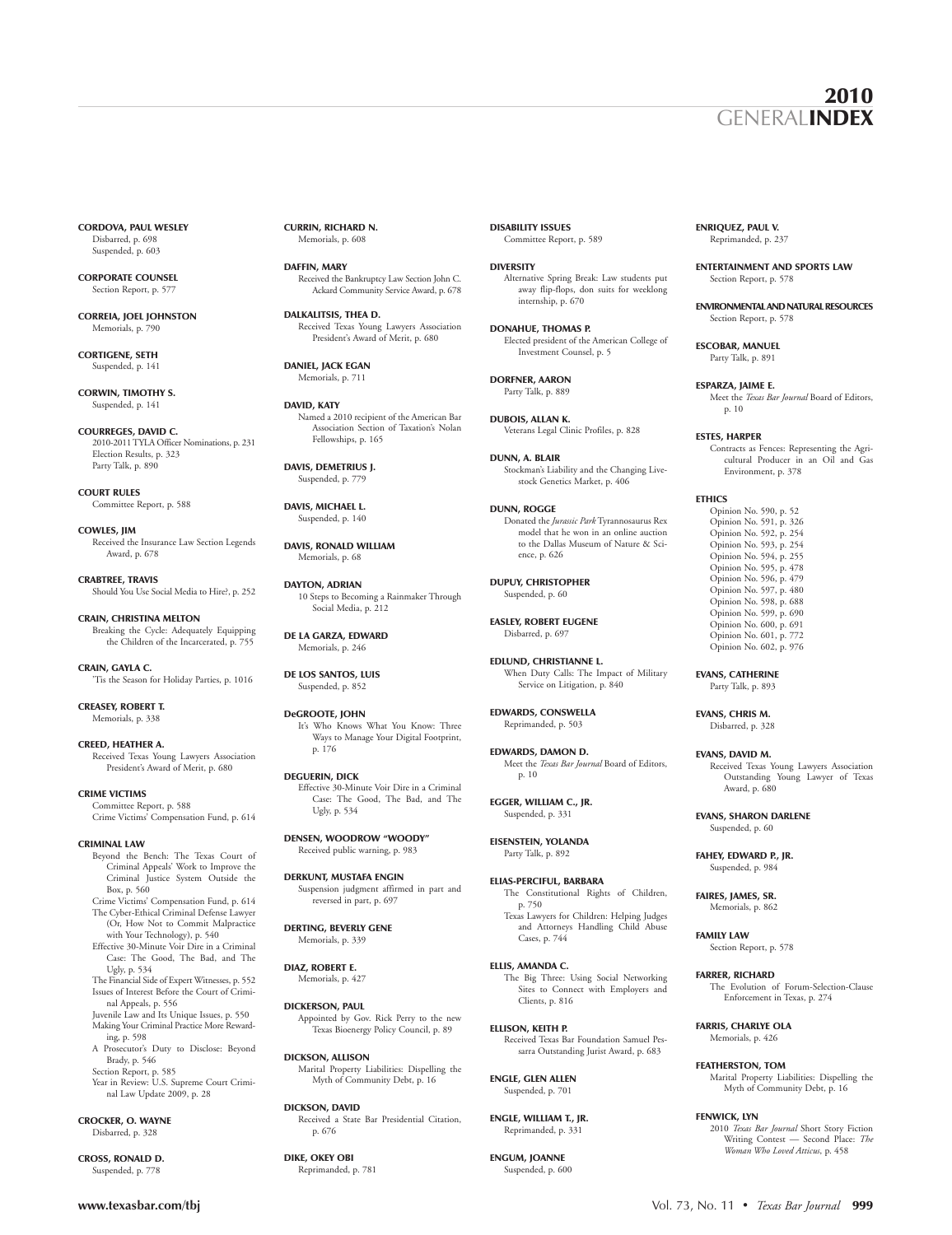#### **FERRELL, DAVID J.**

How to Send Huge Files Over the Internet, p. 92

**FERRILL, A. MICHAEL** Received the Antitrust and Business Litigation Section Distinguished Counselor Award, p. 678

**FISCHER, TREY MARTINEZ** Received the Hispanic Issues Law Section Reynaldo G. Garza Lifetime Achievement Award, p. 678

**FISHER, DAVID J.** Elevating the Rule of Right, p. 168

**FITZGERALD, KERRY P.** Meet the *Texas Bar Journal* Board of Editors, p. 11 Year in Review: U.S. Supreme Court Criminal Law Update 2009, p. 28

**FLANARY, C.V.** Memorials, p. 427

**FLOOD, TYLER** Links, p. 632 Party Talk, p. 893

**FOGLER, MURRAY** Lessons from the Other Side: Observations as a Lawyer on Jury Service, p. 884

**FORTENBERRY, ZEKE** Received Texas Young Lawyers Association President's Award of Merit, p. 680

**FORTNEY, SUSAN** Received Texas Bar Foundation Lola Wright Foundation Award, p. 683

**FOUTCH, JAMES RONALD, SR.** Memorials, p. 995

**FRANCES, WHITNEY** Austin attorney who founded the National Karaoke League, p. 267

**FRITZ, JOHN L.** Suspended, p. 985

**FROST, SHARLA J.** Served as president of the Litigation Counsel of America, p. 879

**FULLER, VICKI (LOCKHART)** Memorials, p. 995

**FURGESON, W. ROYAL** The Jury in *To Kill a Mockingbird*: What Went Wrong?, p. 488 Received the Antitrust and Business Litigation Section Distinguished Counselor Award, p. 678

**FURLONG, JORDAN** Facebook for Law Firms, p. 450

**GALLEGOS, SYLVIA** Received Texas Young Lawyers Association Minority Scholarship, p. 681

**GALVEZ, JASON CHARLES** Suspended, p. 417

**GANCI, AMY**

Dallas attorney and equestrian who competes in about five large, nationally recognized shows a year, including in musical freestyle dressage, p. 359

**GANNAWAY, GEOFF** 2010-2011 TYLA Officer Nominations, p. 231 Party Talk, p. 889

**GANZBERGER, KELLY C.** When Duty Calls: The Impact of Military Service on Litigation, p. 840

**GAONA, FRED III** 'Tis the Season for Holiday Parties, p. 1016

**GARCIA, PATRICIA L.** Dangerous "Friends," Unintended Consequences: TYLA Launches *R U Safe? Protecting Yourself in Cyberspace*, p. 132 The Luckiest People are Those Who Work the Hardest: Jennifer Evans Morris Takes Office as TYLA President, p. 494

#### **GARNER, BRYAN A.**

Named a winner in the 2010 Benjamin Franklin Awards from the Independent Book Publishers Association, p. 527

**GARNER, CHET** Former attorney who produces, hosts, and films PBS show, *The Daytripper*, p. 442

**GARRISON, EDWARD WADE** Suspended, p. 141

**GARZA, JOE HENRY** Reprimanded, p. 500

**GAVIN, CHARLES O.** Received the Taxation Law Section Outstanding Texas Tax Lawyer Award, p. 678

**GENERAL PRACTICE, SOLO, AND SMALL FIRM** Assisting Veterans, p. 848 Bridging the Gap in aTough Economy, p. 776 Combating Attorney Burnout, p. 414 Creating a Website That Will Resonate with Prospective Clients, p. 138 How to Avoid PCI Non-Compliance Fees, p. 694 How to Evaluate Your Office Leasing Needs, p. 980 Lawyers as Contractors — How Much Can You Charge for That?, p. 498 Making Your Criminal Practice More Rewarding, p. 598 Online Accounting: An Alternative to Work-

station-Installed Programs, p. 232 Power Your Savings Plan, p. 324 Section Report, p. 579 Taking the Pain Out of Foreign Language Documents, p. 58

**GERMANY, GARVIN HOLT, JR.** Memorials, p. 995

**GERRINGER, ROBERT C.** Suspended, p. 700

**GEST, DARRELL D.** Suspended, p. 984

**GILBRETH, JIMMY MARK** Suspended, p. 603

**GILCHRIST, HENRY** Received Texas Young Lawyers Association Outstanding 50-Year Lawyer Award, p. 683

**GIVAUDAN, CHRISTINA HOFFMANN** Resigned, p. 140 Suspended, p. 60

**GLASS, JUANDELL D.** Memorials, p. 994

**GODDARD-GIKES, LISA** Reprimanded, p. 781

**GOLD, PAUL** Received Texas Bar Foundation Dan Rugeley Price Memorial Award, p. 683

**GONYNOR, FRANK J.** 2010 *Texas Bar Journal* Short Story Fiction Writing Contest — Honorable Mention: *The Move to the New Office*, p. 466

**GONZALEZ, ARTURO** 101-year-old Del Rio attorney who has been practicing law for 75 years, p. 88

Suspended, p. 331 **GORDON, TOM** Memorials, p. 790

**GONZALEZ, GIL**

**GOSDIN, JAMES L.** Appointed chair of the Title Insurance and Surveys Committee of the Commercial Real Estate Transactions Group of the American Bar Association Section of Real Property, Trust & Real Estate Law, p. 811

**GOVERNMENT LAWYERS** Section Report, p. 579

**GOWER, SAUL A.** Suspended, p. 600

**GRAHAM, TRISHA** Received a State Bar Presidential Citation, p. 676

**GRAVING, RICHARD JOHN** Memorials, p. 791

**GRAY, JACK H.** Memorials, p. 69

**GRAZIER, PHILIP M.** Suspended, p. 701

**GREENE, HOLLIE VESLA** Suspended, p. 503, p. 985

**GREER, MARCY HOGAN** The Role of the Judicial System in Improving the Lives of Texas' Foster Children, p. 746

**GRIFFIS, DON** San Angelo attorney who wrote *Eagle Days: A Marine Legal/Infantry Officer in Vietnam*, p. 811

**GRIGG, RICHARD "DICKY"** Received the Litigation Section Luther H. Soules Award, p. 678

**GUAJARDO, J. ANTHONY** Memorials, p. 709

**GUERRERO, MONICA** Admonished, p. 501

**GUFFY, ELIZABETH**

Received the Bankruptcy Law Section Robert B. Wilson Distinguished Service Award, p. 678

**HACHEM, SANDRA**

The Impact of Child Protection Cases on General Civil Practice, p. 740

**HACKNEY, HUGH**

Appointed a U.S. representative for the International Chamber of Commerce Commission on Arbitration, p. 527

**HALAS, NAOMI**

Received the Intellectual Property Law Section Outstanding Inventor of the Year Award, p. 678

**HAMILTON, AMBER** Received Texas Young Lawyers Association Minority Scholarship, p. 681

**HAMILTON, ANJANETTE** High scorer on February 2010 bar examination, p. 572

**HAMILTON, ELWIN LOMAX "MAX"** Memorials, p. 609

**HAMMOND, TERRY W.** Party Talk, p. 892

**HAMNER, BRIAN ANTHONY** Reprimanded, p. 782

**HANKINS, GROVER GLENN** Memorials, p. 69

**HARBOUR, CLINT** Received Texas Young Lawyers Association President's Award of Merit, p. 681

**HARBOUR, CORI A.** Eighty Years of Public Service, p. 412 Loves Me, Loves Me Not, p. 318 *R U Safe?* Protecting Kids Online, p. 130

**HARDER, KENNETH J.** Year in Review: Immigration Law, p. 30

**HARDWICK, LILLIAN** Received a State Bar Certificate of Merit, p. 676

**HARMON, JEFF ALLEN** Disbarred, p. 234

**HARRINGTON, JAMES C.** Received the Poverty Law Section Noble Award in Poverty Law, p. 678

**HARRIS, HAROLD F.** Memorials, p. 68

**HARRIS, LAVERN DALE** Memorials, p. 68

**HARRIS, TERESA VILLASENOR** Received the Mexican government's Ohtli Medal, p. 811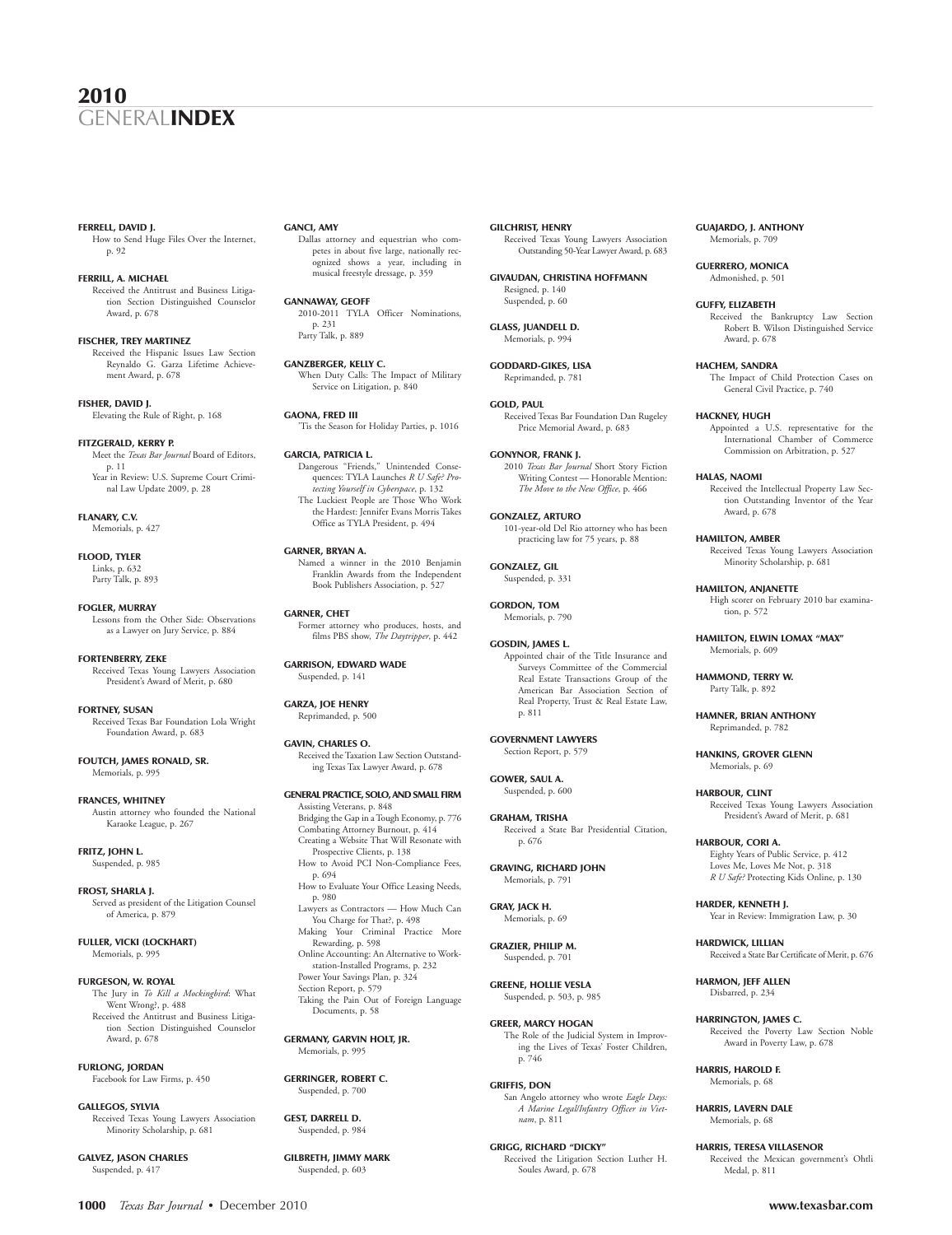**HARRIS, WARREN W.** Year in Review: Appellate Law, p. 25

**HARRISON, WILLIAM B.** Reprimanded, p. 782 Suspended, p. 780

**HAYDEN, KENDALL KELLY** Meet the *Texas Bar Journal* Board of Editors, p. 11 Party Talk, p. 891 The Proof is in the Posting, p. 188

**HEALTH LAW** Section Report, p. 579 Year in Review: Health Law, p. 37

**HELLBERG, JEFFREY W., JR.** Dallas attorney who is a member of Steam Team Mission, which provides deployed troops with steak dinners, p. 527

**HENRY, ROBERT THOMPSON "TOM"** Memorials, p. 247

**HERVEY, BARBARA PARKER** Beyond the Bench: The Texas Court of Criminal Appeals' Work to Improve the Criminal Justice System Outside the Box, p. 560

**HEWITT, OTTO D. III** Memorials, p. 709

**HILL, KENDALL W.** Memorials, p. 609

**HILL, RAY W.** Reprimanded, p. 143

**HILLIARD, LAURA MARIE** Suspended, p. 985

**HIRSCHHORN, ROBERT B.** Effective 30-Minute Voir Dire in a Criminal Case: The Good, The Bad, and The Ugly, p. 534

**HO, JAMES C.** Received the Asian-Pacific Interest Section Justice David Wellington Chew Achievement Award, p. 678

**HOFF, LAWRENCE C., JR.** Memorials, p. 608

**HOGAN, RICHARD P., SR.** Memorials, p. 510

**HOGUE, PATRICIA M.** Texas Foster Children Need Your Help, p. 758

**HOLDER, FLOYD D., JR.** Memorials, p. 426

**HOLMES, JAMES H. "BLACKIE" III** Received the first Civil Justice Preservation Award given by the Texas Association of Defense Counsel, p. 879

**HOOVER, DWAYNE** Resigned, p. 601

**HORELICA, PAIGE** Suspended, p. 601

**HORNADAY, JACK PRESTON** Memorials, p. 68

**HUCKEBA, GEORGE BRUCE** Memorials, p. 708

**HUFFAKER, JOHN** Where's the Beef? Legal Issues in the Texas Cattle Industry, p. 400

**HUGHES, JERRY SCOTT** Memorials, p. 609

**HUMPHREY, WENDY A.** Received Texas Young Lawyers Association President's Award of Merit, p. 681

**HUNTER, RHONDA** Meet the *Texas Bar Journal* Board of Editors, p. 11

**HURDER, RICHARD JAMES, JR.** Memorials, p. 791

**HURLEY, CAROLE** Where Are Your Children Tonight?, p. 762

**IHEZUKWU, VICTOR C.** Suspended, p. 60

**IMMIGRATION AND NATIONALITY LAW** Section Report, p. 580 Year in Review: Immigration Law, p. 30

**INDIVIDUAL RIGHTS AND RESPONSIBILITIES** Section Report, p. 580

**INSURANCE LAW** Section Report, p. 580

**INTELLECTUAL PROPERTY LAW** Section Report, p. 580 Year in Review: Patent Litigation, p. 32

**INTERNATIONAL LAW** Section Report, p. 581

**JACKSON, EARSA** Appointed as a director of the American Bar Association Forum on Franchising Litigation and Dispute Resolution Division, p. 5

**JACKSON, JON** Received Texas Young Lawyers Association President's Award of Merit, p. 681

**JACKSON, NANCY** Reprimanded, p. 780

**JACKSON, TIFFANY** Received Texas Young Lawyers Association Minority Scholarship, p. 681

**JAMES, DELL EDWARD** Appeal dismissed, p. 696 Disbarred, p. 234

**JARAMILLO, RICHARD C.** Reprimanded, p. 143

**JARVIS, DON L., JR.** Disbarred, p. 328

**JEFFERSON, ANDREW LEON** Memorials, p. 148

**JENNINGS, RICHARD C.** Memorials, p. 863

**JOHANSON, CHARLES EDWARD** Memorials, p. 247

**JOHNS, THEODORE R., SR.** Memorials, p. 511

**JOHNSON, ALICIA ROCHELLE** Suspended, p. 602

**JOHNSON, CLYDE ELLIS, JR.** Memorials, p. 708

**JOHNSON, GEORGE C.** Links, p. 362

**JOHNSON, JOSHUA** High Scorer on July 2009 Bar Exam, p. 54

**JOHNSON, KYSON M.** Received the Military Law Section Col. Ted E. Bailey, Jr. Award, p. 678

**JOHNSON, ROGER STANLEY** Memorials, p. 862

**JOHNSON, ROLAND** The Golden Palace, p. 12 Let Me Make This Clear, p. 360 Listening to Understand, p. 90

**JONES, CARL WILLIAM** Memorials, p. 788

**JONES, CHARLES P.** Suspended, p. 235

**JONES, JAMES FREDERICK** Memorials, p. 708

**JONES, KELLI** Party Talk, p. 890

**JONES, ROBERT M.** Suspended, p. 851

**JORDAN, DOUG** Oh Bury Me (Not) on the Lone Prairie: Establishing Family Cemeteries on Texas Farms and Ranches, p. 374

**JUDICIAL** Section Report, p. 581

**JUDICIAL DISCIPLINE** Brennion-Nease, Martha, p. 500 Densen, Woodrow "Woody," p. 983 Garza, Joe Henry, p. 500 Guerrero, Monica, p. 501 Meurer, W. Jeanne, p. 500 Murray, Donna, p. 983 Priddy, Bruce, p. 698 Purvis, John C., p. 983

**JULIAN, PAMELA** Reprimanded, p. 143

**JUVENILE LAW** Section Report, p. 581

**KEITER, AARON** Resigned, p. 235 **KELLY, LARRY E.** Received the Bankruptcy Law Section Banco Rotto Award, p. 678

**KELTNER, DAVID** Received a State Bar Presidential Citation, p. 676

**KENDALL, WILLIE DARRELL** Memorials, p. 711

**KENNAMER, ALISON** Meet the *Texas Bar Journal* Board of Editors, p. 11

**KENNEDY, BOYD** Landowner Liability for Recreational Activities, p. 388

**KESSLER, JUDD** Combating Attorney Burnout, p. 414

**KEY, ALICIA** Received the Women and the Law Section Ma'at Justice Award, p. 678

**KEYSER, STEPHEN** Resigned, p. 699

**KHAN, MELISSA ASTALA** Links, p. 882

**KHOSLA, ANUP KUMAR** Memorials, p. 710

**KIBLER, DAWN ELIZABETH** Reprimanded, p. 986

**KING, WILLIAM M.** Memorials, p. 338

**KIRBY, KENNY RAY** Disbarred, p. 329

**KNIGHT, DAVID W.** Suspended, p. 330

**KOEHLER, NATALIE COBB** 2010-2011 TYLA President-elect Candidates, p. 230 Questions for the Candidates, p. 320

**KOPACZ, GRACE DIANE** Suspended, p. 329

**KRISHNAN, SHRUTI** Received the Intellectual Property Law Section Women & Minority Scholarship Award, p. 678

**KRUEGER, KEITH L.** Received Texas Young Lawyers Association President's Award of Merit, p. 681

**LABOR AND EMPLOYMENT LAW** Section Report, p. 581 Year in Review: Labor and Employment Law, p. 36

**LAMOREAUX, ANNETTE M.** Received the Poverty Law Section Impact Award in Poverty Law, p. 678

**LANDERMAN, ALLEN** Reinstated, p. 234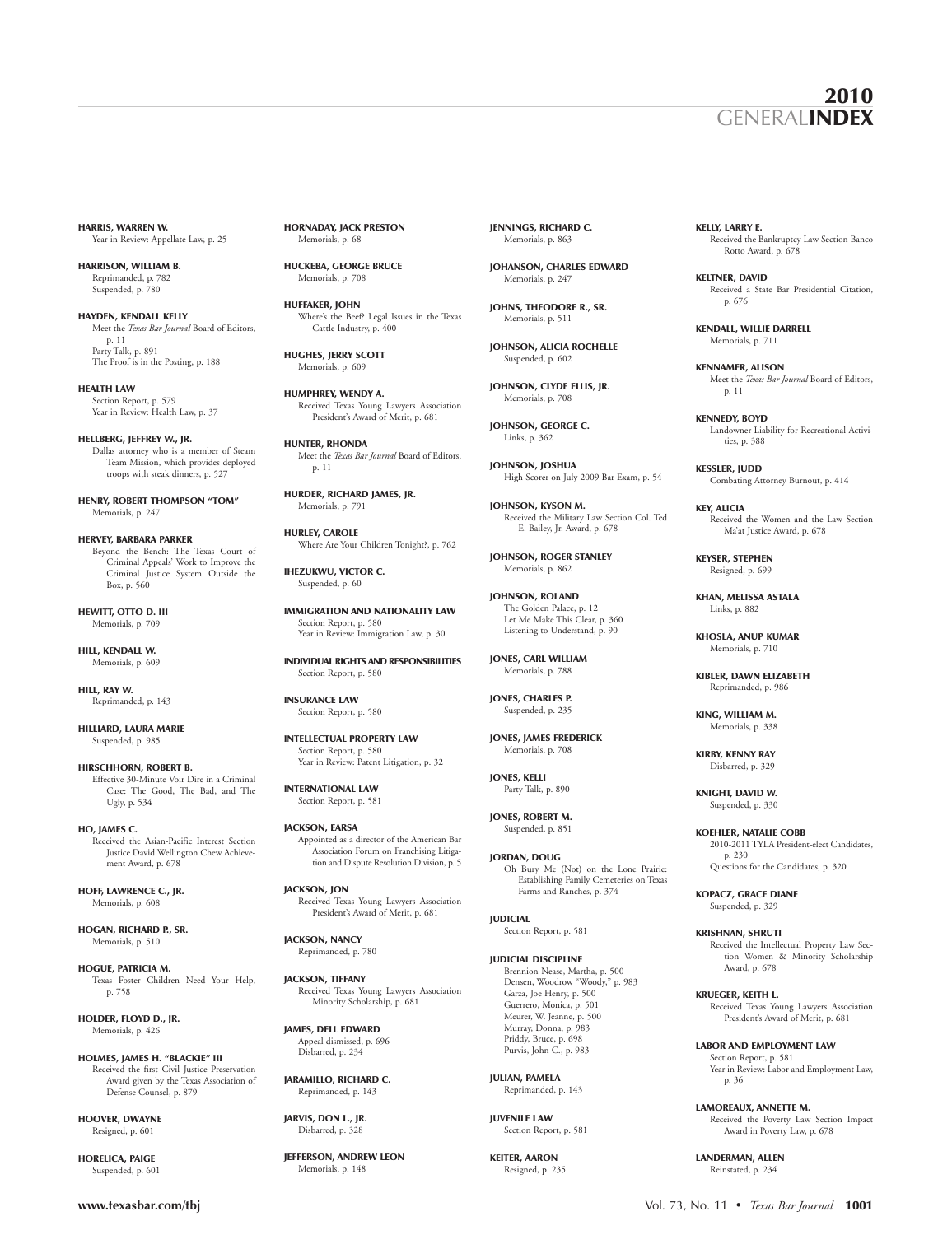#### **LANDRY, EDWARD JOHN** Memorials, p. 338

**LANG, DOUG** Received the State Bar President's Award, p. 676

**LANTZ, JEFF** Creating a Website That Will Resonate with Prospective Clients, p. 138

**LaRUE, LAUREN C.** Appeal dismissed, p. 696 Disbarred, p. 234

**LASHFORD, DAVID** Disbarred, p. 850 Suspended, p. 502

#### **LAW FIRMS**

Fowler Law Firm received State Bar W. Frank Newton Award, p. 677 Harris, Finley & Bogle, P.C. received a State Bar Presidential Citation, p. 676 Marathon Oil Joe Simmons Legal Pro Bono Program Received the State Bar W. Frank Newton Award, p. 677

#### **LAW FOCUSED EDUCATION** Committee Report, p. 589

#### **LAW SCHOOLS**

Baylor Law School received a State Bar Presidential Citation, p. 676 Texas Tech Presents Scholarship in Honor of Exoneree, p. 156

**LAWRENCE, MARK** Resigned, p. 501

**LAWRENCE, WILLIAM D., JR.** Memorials, p. 510

**LAWS RELATING TO IMMIGRATION & NATURALIZATION** Committee Report, p. 589

**LAWYER REFERRAL INFORMATION SERVICES** Committee Report, p. 590

**LEACH, PHILLIP M.** Memorials, p. 788

**LEADERSHIP SBOT** Alternative Spring Break: Law students put away flip-flops, don suits for weeklong internship, p. 670 Appetite for Deconstruction, p. 1018

**LEAS, STEPHEN T.** Suspended, p. 502

**LeBAS, DAVID** Where's the Beef? Legal Issues in the Texas Cattle Industry, p. 400

**LEE, ANGELA L.** Received the Poverty Law Section Impact Award in Poverty Law, p. 678

**LEGAL SERVICES TO THE POOR IN CIVIL MATTERS** Committee Report, p. 590 State Bar Seeks Nominations for Pro Bono Excellence Awards, p. 241

#### **LEGAL SERVICES TO THE POOR IN CRIMINAL MATTERS** Committee Report, p. 590

**LEHRMANN, DEBRA** Appointed to the Supreme Court of Texas to complete the term of Justice Harriet O'Neill, p. 618

**LENNON, JAMES HOWARD, SR.** Memorials, p. 246

**LENSING, GREGORY J.** Year in Review: U.S. Supreme Court Criminal Law Update 2009, p. 28

**LEONARD, NANCY JOHNSON** Suspended, p. 696

**LEPLEY, CHARLES R.** Reinstated, p. 234

#### **LETTERS TO THE EDITOR**

Allen, Erin M., p. 268 Cook, Darrell W., p. 6 Detmar, John T., p. 444 Ellis, Al, p. 268 Evans, John A., p. 444 Feare, Don, p. 444 Lunstroth, John, p. 166 Mazzone, Michael J., p. 6 Pasqual, Jack, p. 166 Santire, Stanley, p. 444 Segura, Victor, p. 444 Teague, Carl Robin, p. 444 Watson, Maelissa R.M., p. 6

#### **LEW, QUON DUAP**

Memorials, p. 246

#### **LEWIS, CRAIG**

Sworn in as national president of the American Board of Trial Advocates, p. 165

**LEWIS, JOHN JEROME** Disbarred, p. 982

**LEWIS, NEELEY C.** Suspended, p. 418

#### **LIBERATO, LYNNE** Meet the *Texas Bar Journal* Board of Editors, p. 11

**LIGHTSEY, REBECCA** The Role of the Judicial System in Improv-ing the Lives of Texas' Foster Children, p. 746

**LINDSEY, W.C., JR.** Memorials, p. 790

**LINE, MICHAEL S.** Memorials, p. 710

**LINNENBANK, DONALD WESLEY** Suspended, p. 700

**LITIGATION** Section Report, p. 582 Year in Review: Patent Litigation, p. 32

**LIVINGSTON, LORA** Received the State Bar Nancy L. Garms Memorial Award, p. 677

#### **LOCAL BAR ASSOCIATIONS**

Amarillo Area Bar Association received Best Overall Newsletter Award, p. 679 Austin Bar Association received Best Publication News Article Award and Best Overall Newsletter Award, p. 679 Cameron County Bar Association received Best Human Interest Story Award, p. 679 Dallas Association of Young Lawyers received Star of Achievement, p. 679 Dallas Bar Association received Award of Merit, Star of Achievement, Best Series of Articles: Substantive Law Award, Best Series of Articles: Features/General Interest Award, and Best Publication News Article Award, p. 679 Denton County Bar Association received Outstanding Partnership Award, Best Series of Articles Substantive Law Award,

and Best Feature Story, p. 679 El Paso Bar Association received Award of Merit, Star of Achievement, Outstanding Partnership Award, Best Series of Articles: Features/General Interest Award, Best Publication News Article Award, Best Feature Story Award, and Best Overall Newsletter Award, p. 679 Hidalgo County Bar Association received Best Series of Articles: Substantive Law

Award, p. 679 Hidalgo County Bar Foundation received Best Series of Articles: Substantive Law

Award, p. 679 Houston Bar Association Animal Law Section partnered with the Harris County District Attorney's Office to present animal-assisted therapy program, Paw & Order: SDU (Special Dog Unit), p. 5

Houston Bar Association received Outstanding Partnership Award, Best Human Interest Story Award, Best Feature Story, and Best Overall Newsletter, p. 679 Houston Young Lawyers Association received Outstanding Partnership Award, p. 679 Jefferson County Bar Association received Best Human Interest Story Award and Best Overall Newsletter Award, p. 679 Rockwall County Bar Association received Best Series of Articles: Feature/General Interest Award and Best Publication News Articles, p. 679 San Antonio Bar Association received Best Publication News Article Award, Best Human Interest Story Award, and Best

Feature Story Award, p. 679 Smith County Bar Association received Award of Merit and Star of Achievement, p. 679 Tarrant County Bar Association received Award of Merit, Best Series of Articles: Substantive Law Award, Best Series of Articles: Features/General Interest Award, and Best Overall Newsletter Award, p. 679 Texarkana Young Lawyers Association sented local seventh graders with a lawrelated book, p. 518 Texas Bar Associations Receive National Awards, p. 718 Willing to Help Texas Vets, p. 870

#### **LOCAL BAR SERVICES** Committee Report, p. 591

**LOCKMAN, PAUL ALAN** Disbarred, p. 601

**LONG, ALYSSA J.** 2010-2011TYLA Officer Nominations, p. 231 Election Results, p. 323 Internet Defamation, p. 202 Received Texas Young Lawyers Association President's Award of Merit, p. 681

**LONG, CORNELIUS, A., JR.** Suspended, p. 329

#### **LOPEZ, ALBERTO FRANCISCO** Suspended, p. 779

#### **LOPEZ, CELINA**

Received Texas Young Lawyers Association President's Award of Merit, p. 681

#### **LOPEZ, DAVID T.**

Meet the *Texas Bar Journal* Board of Editors, p. 11

#### **LOUDON, KEVIN C.**

Suspended, p. 780

#### **LOVELACE, JOE**

Veterans and PTSD: What Attorneys Need to Know, p. 836

#### **LOVETT, MARY-OLGA**

Appointed to the Executive Women's Partnership Committee of the Greater Houston Partnership, p. 359

#### **MACHA, BARRY**

Who Is Your Atticus Finch?, p. 482

#### **MAGNUSON, BENET**

Lawyers Serving Veterans: Pro Bono Oppor-tunities and Resources, p. 820 Operation Enduring Lamp, p. 822

#### **MAHER, PATRICK J.**

Named a Fellow of the College of Labor and Employment Lawyers, p. 627

#### **MAHON, GEORGE DIXON**

Memorials, p. 148

#### **MAJOR, GENE**

The Effective Use of Social Media Within the Texas Advertising Rules, p. 530

#### **MALOLEPSZY, LYLA**

Received the Paralegal Division Exceptional Pro Bono Award, p. 678

#### **MARCHMAN, JUDY L.**

Texas Lawyers for Texas Veterans: Providing Legal Counsel to Those Who Served, p. 818

#### **MARRS, SCOTT D.**

What You Always Wanted to Know About Arbitration: Five Arbitration Issues Recently Decided By the Courts, p. 634

#### **MARSHALL, SCOTT M.**

Resigned, p. 698

**MARTIN, BILL ARTHUR** Memorials, p. 426

#### **MARTIN, RICHARD BRANTON** Memorials, p. 427

#### **MARTINEZ, ALICIA R.** Suspended, p. 418

**MASLANKA, MICHAEL P.**

#### The Adaptable Lawyer, p. 362 A New Social Media Policy, p. 730 Year in Review: Labor and Employment Law, p. 36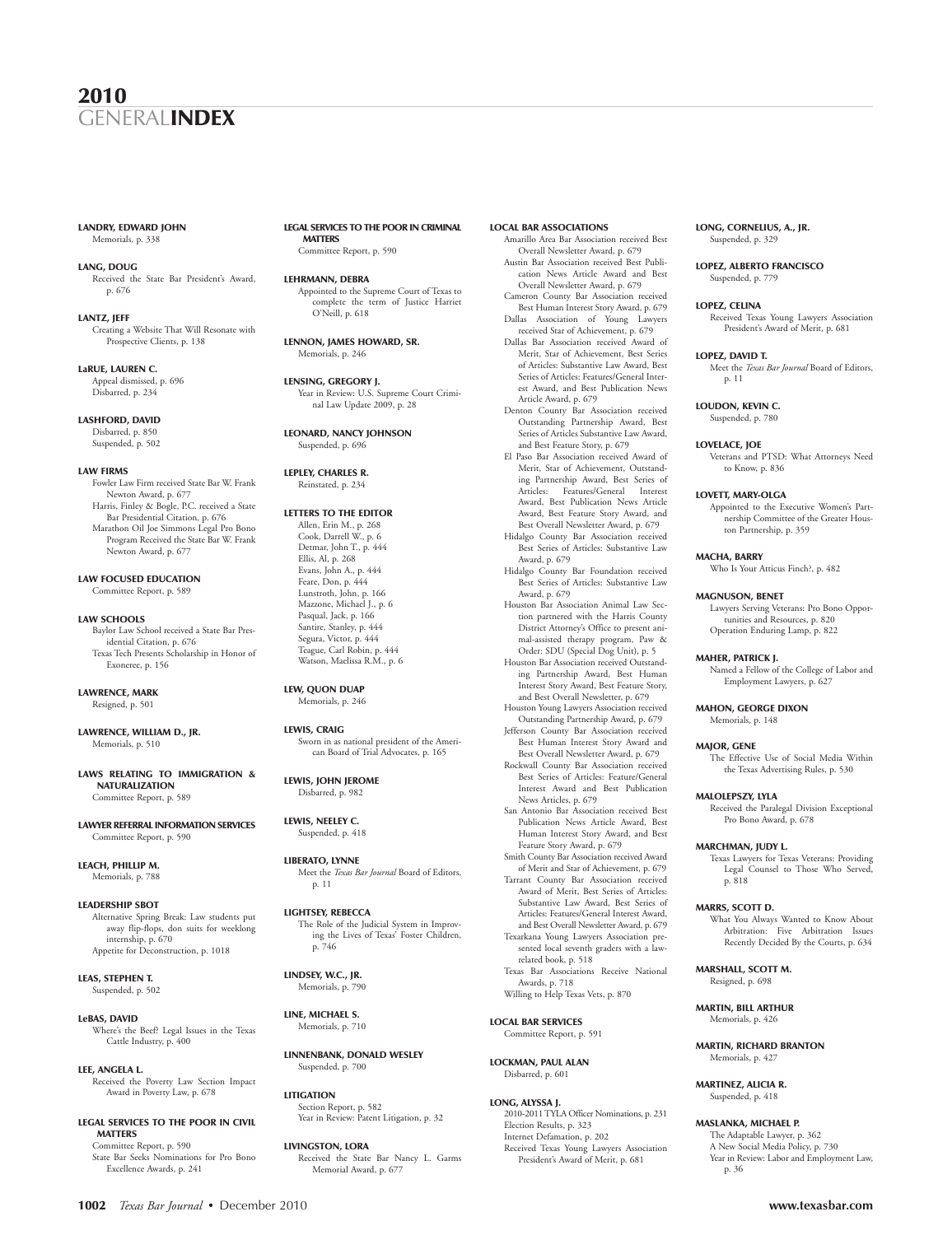#### **MASSEY, PAIGE**

Memorials, p. 339

**MAYHALL, ROBERT F.** Memorials, p. 78

**MAZUR, BILL**

Juvenile Law and Its Unique Issues, p. 550

**MCALMON, GEORGE ALEXANDER, JR.** Memorials, p. 609

#### **MCATEE, DAVID R. II**

Jeff Skilling's Constitutional Challenge to "Theft of Honest Services," p. 640 Meet the *Texas Bar Journal* Board of Editors, p. 10 *Texas Bar Journal* Overview, p. 8 Year in Review: Antitrust and Business Litigation, p. 24

**MCCLENDON, SIDNEY S. III** Memorials, p. 994

**MCCLURE, MADELINE** TexProtects: Successful Child Protection Advocacy in Action, p. 764

**MCCOY, GENE L.** Memorials, p. 148

**MCCRACKEN, JAMES ROY "J.R."** Memorials, p. 789

**MCCUE, LINDA JANE** Resigned, p. 501

**MCDOWELL, THOMAS** Memorials, p. 510

**MCGAFFEY, JACK ALTON** Memorials, p. 995

**MCGIVERIN, BRIAN** Party Talk, p. 890

**MCGLOHON, ROBERT A., JR.** Memorials, p. 789

#### **MCHUGH, COLLEEN**

Elected chair of the Board of Regents of the University of Texas System, becoming the first woman to be named to the position, p. 267

**MCKETTA, JOHN J. "MIKE"** Received Texas Bar Foundation Ronald D. Secrest Outstanding Trial Lawyer Award, p. 683

**MCNAMARA, MARY EVELYN** Named to the Volunteer Legal Services of Central Texas Board of Directors, p. 443

#### **MCWILLIAMS, JOHN**

Suspended, p. 418

#### **MEADE, NIKELLE**

Elected to the Envision Central Texas Board of Directors and appointed treasurer of the Real Estate Council of Austin Board of Directors, p. 359

**MEANS, DEBORAH GLOVER** Resigned, p. 501

**MEDLEY, GREGORY LEWIS** Memorials, p. 69

#### **MEINARDUS, KAREN HENSLEY** Suspended, p. 851

#### **MEMORIALS**

Adamson, John Robert, p. 709 Ahders, Ruff, p. 69 Allen, B. Jacqueline Walton, p. 339 Allen, Frank C., p. 338 Anderson, Raymond D., p. 788 Arnold, Thomas S., p. 789 Asbury, Gordon, Jr., p. 708 Ashworth, Clyde Robert, p. 609 Austin, Craig L., p. 710 Axelrad, Robert A., p. 791 Ayers, William J. "Bill," p. 788 Barbee, Linton Elzie, p. 791 Barlow, James E., p. 711 Barnes, Robert F., p. 862 Benavides, Alma M., p. 709 Bivins, Miles "Teel," p. 69 Blow, Thomas W., p. 710 Blueitt, Patty Nevills, p. 148 Bossio, Romina L. Mulloy, p. 149 Bowden, Jocelyn J., p. 426 Breaux, Robert Simar, p. 711 Brinson, Gay Creswell, Jr., p. 711 Brister, James L. "Jim," p. 148 Brothers, Charles Augustus, p. 427 Browder, William Barr, Jr., p. 791 Carlson, Lenora Dawn Post, p. 862 Casseb, Solomon, Jr., p. 68 Clark, Lee A., p. 709 Clarke, Peter Ian, p. 791 Collier, Jack W., p. 510 Coolidge, Joel Booth, p. 511 Coppenger, Reece Charles, p. 609 Correia, Joel Johnston, p. 790 Creasey, Robert T., p. 338 Currin, Richard N., p. 608 Daniel, Jack Egan, p. 711 Davis, Ronald William, p. 68 De La Garza, Edward, p. 246 Derting, Beverly Gene, p. 339 Diaz, Robert E., p. 427 Faires, James, Sr., p. 862 Farris, Charlye Ola, p. 426 Flanary, C.V., p. 427 Foutch, James Ronald, Sr., p. 995 Fuller, Vicki (Lockhart), p. 995 Germany, Garvin Holt, Jr., p. 995 Glass, Juandell D., p. 994 Gordon, Tom, p. 790 Graving, Richard John, p. 791 Gray, Jack H., p. 69 Guajardo, J. Anthony, p. 709 Hamilton, Elwin Lomax "Max," p. 609 Hankins, Grover Glenn, p. 69 Harris, Harold F., p. 68 Harris, Lavern Dale, p. 68 Henry, Robert Thompson "Tom," p. 247 Hewitt, Otto D. III, p. 709 Hill, Kendall W., p. 609 Hoff, Lawrence C., Jr., p. 608 Hogan, Richard P., Sr., p. 510 Holder, Floyd D., Jr., p. 426 Hornaday, Jack Preston, p. 68 Huckeba, George Bruce, p. 708 Hughes, Jerry Scott, p. 609 Hurder, Richard James, Jr., p. 791 Jefferson, Andrew Leon, p. 148 Jennings, Richard C., p. 863 Johanson, Charles Edward, p. 247 Johns, Theodore R., Sr., p. 511 Johnson, Clyde Ellis, Jr., p. 708 Johnson, Roger Stanley, p. 862 Jones, Carl William, p. 788 Jones, James Frederick, p. 708 Kendall, Willie Darrell, p. 711 Khosla, Anup Kumar, p. 710 King, William M., p. 338

Landry, Edward John, p. 338 Lawrence, William D., Jr., p. 510 Leach, Phillip M., p. 788 Lennon, James Howard, Sr., p. 246 Lew, Quon Duap, p. 246 Lindsey, W.C., Jr., p. 790 Line, Michael S., p. 710 Mahon, George Dixon, p. 148 Martin, Bill Arthur, p. 426 Martin, Richard Branton, p. 427 Massey, Paige, p. 339 Mayhall, Robert F., p. 789 McAlmon, George Alexander, Jr., p. 609 McClendon, Sidney S. III, p. 994 McCoy, Gene L., p. 148 McCracken, James Roy "J.R.," p. 789 McDowell, Thomas, p. 510 McGaffey, Jack Alton, p. 995 McGlohon, Robert A., Jr., p. 789 Medley, Gregory Lewis, p. 69 Mims, Carnegie Harvard, Jr., p. 339 Miner, Hal, p. 788 Mireles, Paul Andrew, p. 246 Moss, William R. "Bill," p. 994 Moyik, Stephen A., p. 426 Nabers, Joseph Lynn, p. 790 Nagle, Donald E., p. 710 Nance, James K., p. 246 Neary, William Denny, p. 338 Nichols, Henry L., p. 711 Nichols, Taylor, p. 708 Niemeier, Lyman Malcolm, p. 710 Notestine, Wilbur Edmund "Ed," p. 789 O'Leary, James Madison, p. 339 Ochoa, Miguel "Mike," Sr., p. 994 Oppenheimer, Jesse H., p. 69 Pape, Alwin E., Jr., p. 69 Pappas, Joseph J. "Pappadakis," p. 791 Parsons, Michael D., p. 862 Pearson, Zeblin Gerard, p. 709 Peña, Esteban "Steve," p. 511 Perdue, Lanny D., p. 994 Pickett, Charles Morris, p. 608 Pugsley, Frank B., p. 68 Rahm, Emmett J., p. 511 Randle, Joe L., p. 710 Resendez, Ignacio, p. 427 Reynolds, Joe, p. 247 Rizza, Elaine Cribbs, p. 511 Rocha, Susan C., p. 995 Rountree, Billy J., p. 426 Salch, Steven C., p. 608 Sepeda, Joe F., p. 246 Sharpe, Thomas Gilbert, Jr., p. 68 Shear, Roy Wilson, p. 709 Silva, Antonio V., p. 149 Simpson, Fred Arnold, p. 338 Smith, Jackson Barkley, Jr., p. 994 Snyder, Craig Morgan, p. 608 Spillman, Jack Christopher, p. 148, p. 339 Sutton, James Edgar "Jim," p. 510 Taylor, J. Robert, p. 427 Teer, June Wilson, p. 709 Tison, John L. III, p. 995 Tomlin, W. Dalton, p. 510 Trigo, Sharon Ann Ector, p. 608 Vaughan, R.C., p. 789 Walker, Marion Lindsey, p. 708 Walker, Michael Brown, p. 790 Weaver, David Earl, p. 790 Weber, Otto J. "O.J.," Jr., p. 788 West, George Lamborn, p. 710 Westmoreland, Kent E., p. 149 White, David J., p. 790 White, Jack Edgar Allen, p. 995 Whitten, James M., p. 339 Wildenthal, John, Jr., p. 511 Wilkey, Malcolm R., p. 863 Young, Jack D., p. 862 Zachry, Tom Lowry, p. 511 **MENDOZA, JOHN L.**

Reprimanded, p. 143

**MERCHANT, BILLY JOHN** Suspended, p. 852

#### **MERICA, JO ANN**

Veterans Legal Clinic Profiles, p. 824

**MEURER, W. JEANNE** Admonished, p. 500

#### **MEYER, MARC**

Appointed as the American Bar Association Young Lawyers Division liaison to the ABA Health Law Section for the 2011–12 bar year, p. 727

#### **MIGHELL, TOM**

The Cyber-Ethical Criminal Defense Lawyer (Or, How Not to Commit Malpractice with Your Technology), p. 540

**MILBRANDT, SHEILA**

Received the Paralegal Division Outstanding Committee Chair Award, p. 678

#### **MILITARY LAW**

Law-Practice Rule for Military Attorneys Amended, p. 1018 Section Report, p. 582

#### **MILLIGAN, SEAN P.**

What You Always Wanted to Know About Arbitration: Five Arbitration Issue Recently Decided By the Courts, p. 634

#### **MILLION, TIMOTHY**

Received the Bankruptcy Law Section Outstanding Service Award, p. 678

#### **MIMS, CARNEGIE HARVARD, JR.**

Memorials, p. 339

#### **MINER, HAL** Memorials, p. 788

**MINIMUMCONTINUINGLEGAL EDUCATION** Committee Report, p. 591

**MIRANDA, JESUS** Suspended, p. 985

#### **MIRELES, PAUL ANDREW** Memorials, p. 246

**MITCHELL, STEPHEN WHITSON** Reprimanded, p. 853

**MODGLING, MAIDA C.** Suspended, p. 700

**MONAHAN, GWYNNE**

Open Source Software Helps Lawyers Cut Costs, Increase Productivity, p. 14

**MOORE, JOHN MICHAEL** Suspended, p. 602

**MORALES, ALICE D.** Resigned, p. 778 Suspended, p. 61

#### **MORALES, LAWRENCE II**

Evidence in a Bench Trial: Do the Rules Really Matter?, p. 110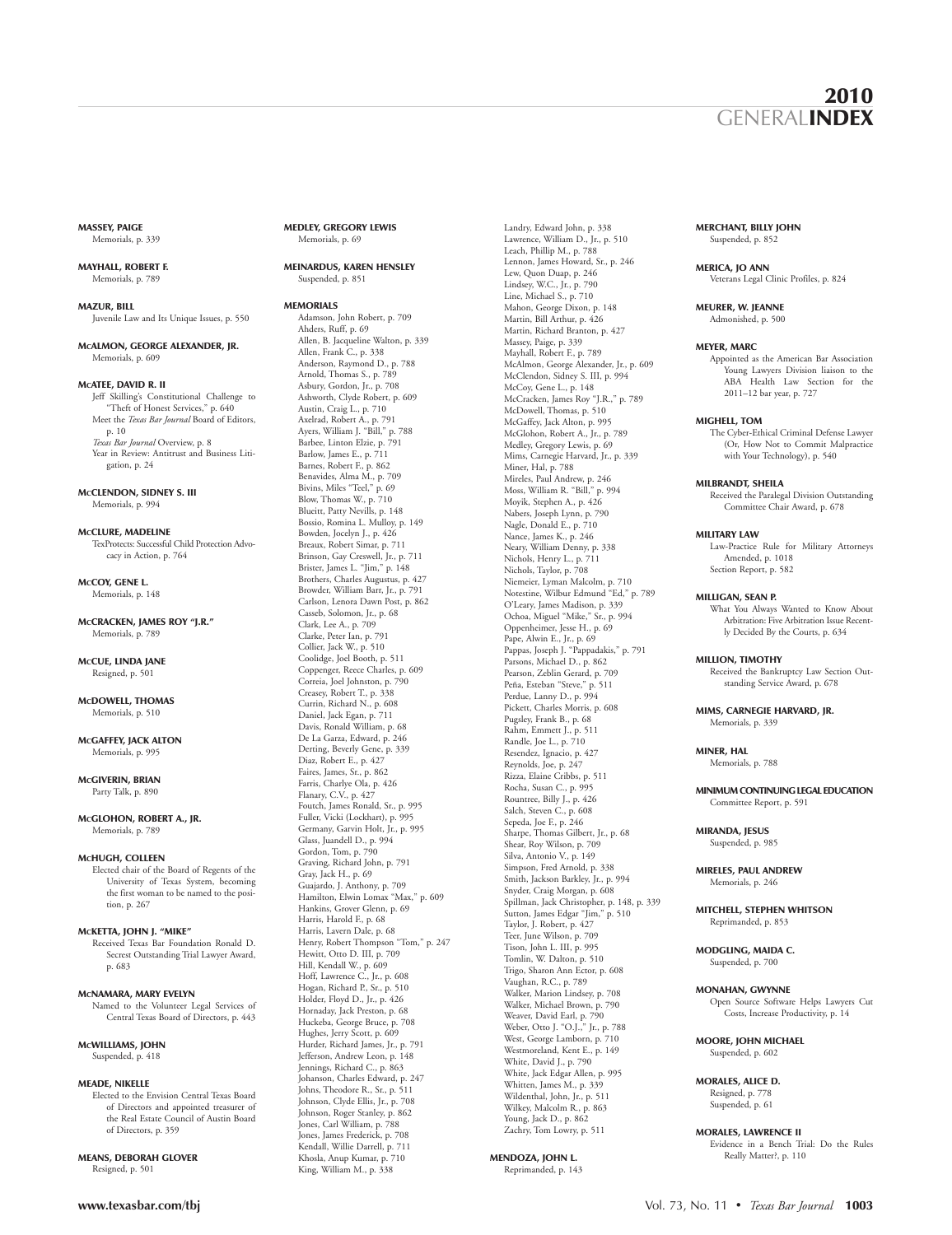#### **MORRIS, E.G. "GERRY"**

Online Accounting: An Alternative to Workstation-Installed Programs, p. 232

#### **MORRIS, JENNIFER EVANS**

Giving Thanks and Praise, p. 846 Leading the Way, p. 596 The Luckiest People are Those Who Work the Hardest: Jennifer Evans Morris Takes Office as TYLA President, p. 494 Meet the *Texas Bar Journal* Board of Editors, p. 11 A Practical Resource for Young Lawyers, p. 684 Resolve to Be Involved in *This* Moment, p. 56 Texas Lawyers Partnering for Pro Bono, p. 774 'Tis the Season for ... Renewal, p. 978

**MOSS, WILLIAM R. "BILL"** Memorials, p. 994

**MOTON, RODNEY E.** Suspended, p. 850

**MOYIK, STEPHEN A.** Memorials, p. 426

**MUKORO, JOHN O.** Suspended, p. 140

**MULLEN, KEITH H.** Links, p. 450

**MURFF, DAVID L.** Suspended, p. 985

**MURRAY, DONNA** Resigned, p. 983

**MYERS, CAROL W.** Reprimanded, p. 603

**MYERS, JOAN** Disbarred, p. 696

**NABERS, JOSEPH LYNN** Memorials, p. 790

**NACOL, MARK** Links, p. 272

**NAGLE, DONALD E.** Memorials, p. 710

**NANCE, JAMES K.** Memorials, p. 246

**NATION, JOHN D.** Suspended, p. 701

**NEARY, WILLIAM DENNY** Memorials, p. 338

**NELLIS, WILLIAM GARY** Suspended, p. 778

**NELSON, LAURA GAYLE** Suspended, p. 701

**NELSON, REID ALLEN** Reprimanded, p. 780

**NELSON, SHARON D.** Get Unwired or Come Unglued, p. 272

**NELSON, SUSAN I.** Links, p. 730

**NEWTON, JACK** Putting Your Practice in the Cloud: A Preflight Checklist, p. 632

**NICHOLS, HENRY L.** Memorials, p. 711

**NICHOLS, TAYLOR** Memorials, p. 708

**NIELSON, THOMAS C.** Suspended, p. 330

**NIEMEIER, LYMAN MALCOLM** Memorials, p. 710

**NORDT, GLEN ALLAN** Suspended, p. 852

**NOTESTINE, WILBUR EDMUND "ED"** Memorials, p. 789

**NOVY, SCOTT** Over the last 21 years, has donated almost 13 gallons of blood, p. 89

**O'DRISCOLL, ERIN** Received Texas Young Lawyers Association President's Award, p. 680

**O'LEARY, JAMES MADISON** Memorials, p. 339

**OCHOA, MIGUEL "MIKE," SR.** Memorials, p. 994

**OFFILL, PHILLIP WINDOM, JR.** Suspended, p. 982

**OIL, GAS, AND ENERGY RESOURCES** Section Report, p. 582

**OLOFINLADE, NICOLE BROUSSARD** Links, p. 92

**ONWUTEAKA, JOSEPH O.** Suspended, p. 330

**ONYENAH, KENNETH CHUKS** Suspended, p. 417

**OPPENHEIMER, JESSE H.** Memorials, p. 69

**ORTIZ, NELDA J.** Suspended, p. 235 Resigned, p. 502

**OSBORNE, JOHN CARROLL** Suspended, p. 236

**OSTOLAZA, YVETTE** Selected by the Dallas Women Lawyers Association as the 2009 Louise B. Raggio Award winner, p. 359

**PAI, KELLIE** Party Talk, p. 890

**PAPE, ALWIN E., JR.** Memorials, p. 69

**PAPPAS, JOSEPH J. "PAPPADAKIS"** Memorials, p. 791

**PARALEGALS** Committee Report, p. 591 Section Report, p. 583

**PARKER, GEORGE P., JR.** Received 2010 Champion of Justice Award from the National Association of Criminal Defense Lawyers, p. 811

**PARR, SHARON G.** Suspended, p. 236

**PARSONS, MICHAEL D.** Memorials, p. 862

**THE PATH TO WELLNESS** Back to Work: Returning to the Office After a Mental Health Leave of Absence, p. 648 Compassion Fatigue and Attorneys: What is Your Self-care Plan?, p. 656 Guidelines for Intervening on Mental Health Issues, p. 660 Overcoming Anxiety, p. 666 Pat Sheeran & Michael J. Crowley Memorial Trust, p. 669 Personal Trials Becoming Connected, p. 654 From Judge to Judge, p. 664 Help for Lawyers in My Predicament, p. 668 Juggling Chainsaws, p. 659 Practicing Law and Wellness, p. 1018

**PATTERN IURY CHARGES — BUSINESS, CON-SUMER, INSURANCE & EMPLOYMENT** Committee Report, p. 592

**PATTERN JURY CHARGES — CRIMINAL** Committee Report, p. 592

**PATTERN JURY CHARGES — FAMILY** Committee Report, p. 592

**PATTERN JURY CHARGES — MALPRAC-TICE, PREMISES, AND PRODUCTS** Committee Report, p. 592

**PATTERN JURY CHARGES — OVERSIGHT** Committee Report, p. 592

**PAYNE, ALTON W.** Probation Revoked, p. 600

**PEACOCK, GREGG ALAN** Suspended, p. 328

**PEARSON, ZEBLIN GERARD** Memorials, p. 709

**PEDDIE, COLLYN A.** Another Look at Texas Civil Practice and Remedies Code Chapter 95, p. 364

**PEÑA, ESTEBAN "STEVE"** Memorials, p. 511

**PENA, RICHARD** Named the 2010 recipient of the American Bar Association's General Practice, Solo and Small Firm Division Difference Makers Award in the category of "Service to the Profession" for his significant contributions to the legal profession through service to the profession, p. 879

**PERDUE, LANNY D.** Memorials, p. 994

**PERKINS, ERIC DEAN** Reprimanded, p. 781

**PERRY, JOHN R.** Suspended, p. 141

**PERRY-MILLER, RALPH** Reducing Restaurant Liability in Texas, p. 74

**PETERSON, KENNON** Received a State Bar Presidential Citation, p. 676

**PHAN, PHONG P.** Links, p. 816

**PHELPS, SHANE** Along with fellow Bryan attorney Phil Banks, holds Atticus Finch Day in Brazos Coun-

ty on Harper Lee's birthday, p. 443

#### **PHILLIPS, THOMAS R.**

Received Texas Young Lawyers Association Outstanding Mentor Award, p. 680

**PHILLIPS, TRAVIS R.**

Disbarred, p. 698

#### **PHILPOT, DORENE**

Special Education Laws in Texas, p. 798

**PIAZZA, KRISTY SIMS**

2010-2011TYLA Officer Nominations, p. 231 Election Results, p. 323 Party Talk, p. 891 Texas Foster Children Need Your Help, p. 758

**PICKETT, CHARLES MORRIS** Memorials, p. 608

#### **POLUNSKY, ALLAN B.**

Reappointed by Gov. Rick Perry to a six-year term on the Texas Public Safety Commission, p. 89

**POPE, WILLIAM L.**

Meet the *Texas Bar Journal* Board of Editors, p. 11

**POVERTY LAW** Section Report, p. 583

**PRECELLA, KAREN S.** Meet the *Texas Bar Journal* Board of Editors,

p. 11

#### **PRESIDENT'S OPINION**

All this Darkness Past, p. 628 Elevating the Rule of Right, p. 168 The Golden Palace, p. 12 Learning from Local Counsel, p. 528 Let Me Make This Clear, p. 360 Listening to Understand, p. 90 Practicing Law and Wellness, p. 446 Radio Nowhere, p. 728 Semper Fi, p. 270 Serving Those Who Served, p. 812 We Can Handle the Truth, p. 880

**PRIDDY, BRUCE**

Reprimanded, p. 698

**PRIESTNER, KEVIN**

The Good Marine: Terry Tottenham Takes Office as President of the State Bar ofTexas, p. 470

**1004** *Texas Bar Journal* • December 2010 **www.texasbar.com**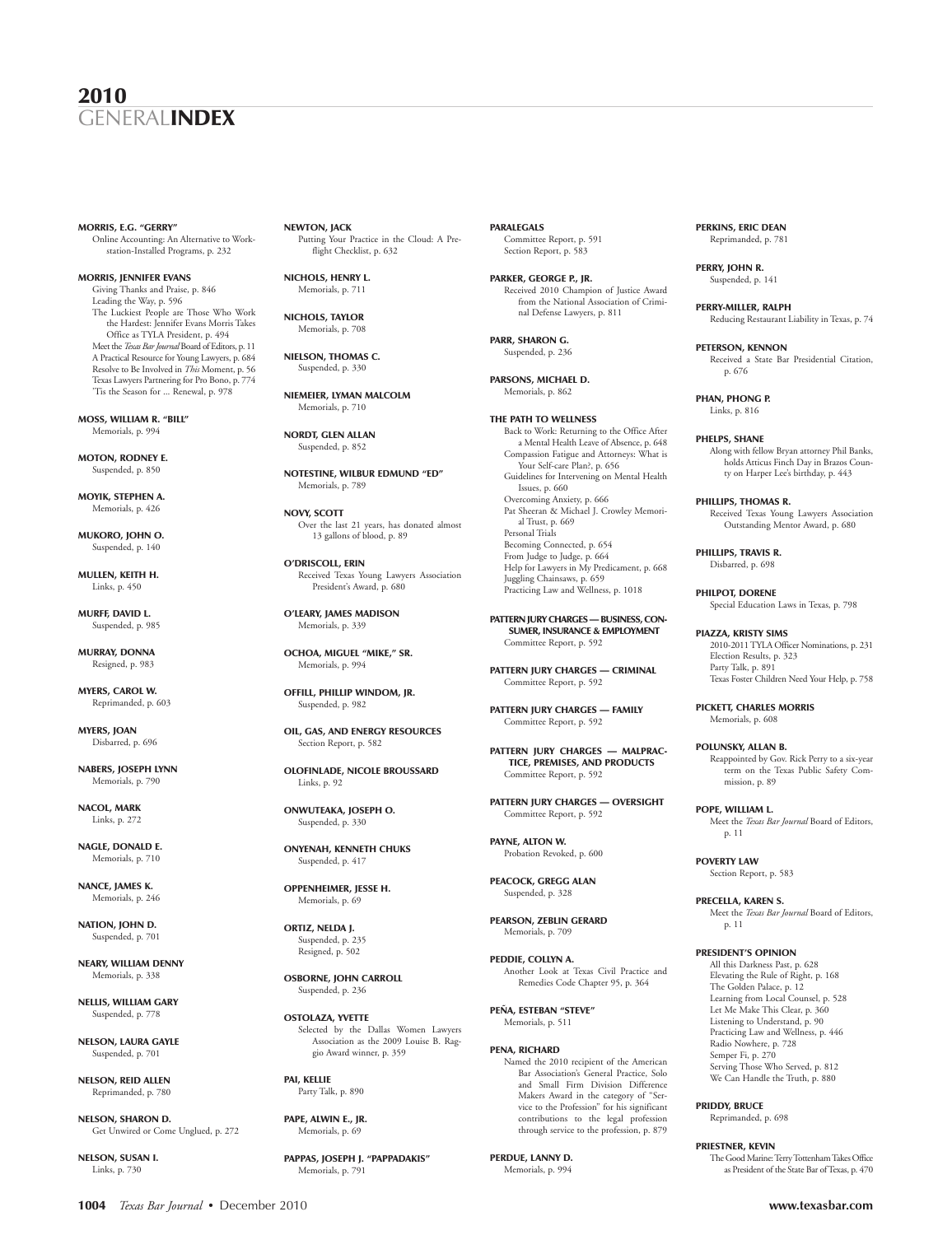#### **PRIETO, DOUGLAS**

Contracts as Fences: Representing the Agricultural Producer in an Oil and Gas Environment, p. 378

#### **PRO BONO**

2010 Poverty Law Conference announcement, p. 258 2010 Pro Bono and Legal Services Awards

profiles, p. 564 Dallas Students Raise Funds for Access to

Justice, p. 258 Dallas Volunteer Attorney Program Received State Bar Pro Bono Award, p. 677 Pro Bono College Accepting Applications, p. 718

South Texas Pro Bono Asylum Representation Project (ProBAR) Received a State Bar Presidential Citation, p. 676 State Bar Seeks Nominations for Pro Bono

Excellence Awards, p. 241 **PRO SE LITIGANTS**

Texas Holds First Pro Se Litigant Forum, p. 518

**PROHL, EMIL KARL** Resigned, p. 699

**PUBLIC AFFAIRS** Committee Report, p. 593 State Bar Public Affairs Committee presents 2010 Texas Gavel Awards in recognition of journalistic excellence that helps foster public understanding of the legal system, p. 718

**PUBLIC UTILITY LAW** Section Report, p. 583

**PUGSLEY, FRANK B.** Memorials, p. 68

**PURVIS, JOHN C.** Resigned, p. 983

**QUESADA, GEORGE "TEX"** Became 2010 president of the Texas Trial Lawyers Association, making him the first Hispanic to hold the position, p. 89

**RAABE, MARTIN, JR.** Suspended, p. 700

**RACHAL, HAL, JR.** Resigned, p. 778

**RACIAL DIVERSITY IN THE PROFESSION** Committee Report, p. 593

**RAHM, EMMETT J.** Memorials, p. 511

**RAMIREZ, AARON RENE** Disbarred, p. 698 Suspended, p. 502

**RAMIREZ, BENNIE** Party Talk, p. 892

**RAMIREZ, JOE** Received the State Bar Honorary Leon Jaworski Award for Teaching Excellence, p. 676

**RANDLE, JOE L.** Memorials, p. 710

**REAL ESTATE FORMS** Committee Report, p. 593

**REAL ESTATE, PROBATE & TRUST LAW** Marital Property Liabilities: Dispelling the Myth of Community Debt, p. 16 Section Report, p. 584

What to Know Before Filing a Lien on a Homestead, p. 432

**REASONER, HARRY M.** Year in Review: Access to Justice, p. 34

Reprimanded, p. 603 **REGNIER, ANDREA**

**REED, JAMES R.**

Suspended, p. 330 **REINHARD, LELAND A.**

Reprimanded, p. 503 **REPOSA, ADAM** Suspended, p. 418

**RESENDEZ, IGNACIO** Memorials, p. 427

**REYES-VIDAL, ANTONIO** Disbarred, p. 329

**REYNOLDS, JOE** Memorials, p. 247

**RHODES, C.E.** 2010-2011TYLA Officer Nominations, p. 231 Free Legal Advice, p. 228

**RICHEY, THOMAS G.** Resigned, p. 60

**RIEK, F. BENJAMIN III** Suspended, p. 982

**RIVERA, ALEED J.** Veterans Legal Clinic Profiles, p. 830

**RIVERA, JUAN JOSE** Suspended, p. 701

**RIZZA, ELAINE CRIBBS** Memorials, p. 511

**ROACH, STEVE** Dallas attorney who is also an art appraiser, licensed auctioneer, and editor at *Coin World* magazine, p. 266

**ROBERTSON, ANN RYAN** Appointed by the U.S. State and Commerce departments as a member of the U.S. delegation to the NAFTA Advisory Committee on Private Commercial Disputes, p. 443

**ROCHA, SUSAN C.** Memorials, p. 995

**RODRIGUEZ, DAVID J.** Suspended, p. 416

**RODRIGUEZ, HERLINDA** Suspended, p. 851

**RODRIGUEZ, RONALD** Named the 2010 Public Justice Trial Lawyer of the Year, p. 627

**ROGERS, CHRISTOPHER** Received Texas Young Lawyers Association President's Award of Merit, p. 681

**ROGERS, ROBERT ALLEN** Resigned, p. 60

**ROGERS, SARAH** Received Texas Young Lawyers Association President's Award of Merit, p. 681

**ROGERS, WENDI A.** Received the Paralegal Division Outstanding Committee Chair Award, p. 678

**RORICK, LESTER G.** Received the Municipal Judges Section Michael L. O'Neal Outstanding Jurist Gavel Award, p. 678

**ROSAS, GENE R.** Disbarred, p. 140

**ROSS, LISA C.** Suspended, p. 985 **ROUNTREE, BILLY J.**

Memorials, p. 426

**ROURK, CHRISTOPHER** Appointed by Gov. Rick Perry to the State Board of Examiners for Speech-Language Pathology and Audiology, p. 359

**ROVAYO-PEREZ, GUILLERMO** Received the Military Law Section Col. Tom Krauska Award, p. 678

**ROWE, JASPER C.** Disbarred, p. 328

**ROYAL, PHYLLIS BUTLER** Resigned, p. 602

**ROZAN, STEVEN JAY** Suspended, p. 236

**RUTLAND, FAIRY DAVENPORT** Committee on Child Abuse and Neglect Celebrates 25 Years, p. 770

**RUTTER, KENT** Inside the Mind of an Appellate Judge: 25 Lessons From the Appellate Judicial Survey, p. 116 Year in Review: Texas Supreme Court, p. 33

**SALCH, STEVEN C.** Memorials, p. 608

**SALES, JIM** Awarded by the Anti-Defamation League the Karen H. Susman Jurisprudence Award, p. 443

**SALES, MARK K.** Meetthe*Texas BarJournal*Board ofEditors, p. 11

**SANDERSON, MATTHEW** Party Talk, p. 892 Reducing Restaurant Liability in Texas, p. 74

**SANDLING, CRAIG E.** Reprimanded, p. 603 **SANTOS, SHALLA**

Awarded one of two Pegasus Scholarships by the American Inns of Court, p. 165

**SCHAEFER, HEATHER** Disbarred, p. 697

**SCHER, SCOTT A.** Resigned, p. 850 Suspended, p. 503 **SCHMIEDEKE, CHRIS**

Links, p. 530 **SCHNEIDER, STANLEY**

The Financial Side of Expert Witnesses, p. 552

**SEABAUGH, PAUL W.** Suspended, p. 851

**SEARS, TERRY H.** Suspended, p. 985

**SEPEDA, JOE F.** Memorials, p. 246

**SEWELL, EFREM D.** Suspended, p. 417

**SEXUAL ORIENTATION AND GENDER IDENTIFICATION ISSUES** Section Report, p. 584

**SHANK, MARK A.** Selected by the Texas Board of Legal Specialization to a three-year term as a member of the Civil Trial Law Exam Commission, p. 443

**SHARMA, SHIVALI** Who Is Your Atticus Finch?, p. 482

**SHARPE, THOMAS GILBERT, JR.** Memorials, p. 68

**SHEAR, ROY WILSON** Memorials, p. 709

**SHOWALTER, BARTON E.** Received the Intellectual Property Law Section Chair's Award, p. 678

**SILVA, ANTONIO V.** Memorials, p. 149

**SILVA, SUSANA** Received Texas Young Lawyers Association Minority Scholarship, p. 681

**SIMEK, JOHN W.** Get Unwired or Come Unglued, p. 272

**SIMMONS, DANNY LEE** Suspended, p. 699, p. 779

**SIMMONS, VIVICA** Suspended, p. 851

**SIMPSON, FRED ARNOLD** Memorials, p. 338

**SIRMAN, JOHN** Party Talk, p. 892

**SLAUGHTER, GENA** Social Networking Dos and Don'ts for Lawyers and Judges, p. 192

**SMITH, J. MITCHELL** Meet the *Texas Bar Journal* Board of Editors, p. 11

**SMITH, JACKSON BARKLEY, JR.** Memorials, p. 994

**SMITH, KENNETH W.** Suspended, p. 696

**SMITH, MICHAEL C.** Meet the *Texas Bar Journal* Board of Editors, p. 10 Year in Review: Patent Litigation, p. 32

**SMITH, PATRICK N.** What to Know Before Filing a Lien on a Homestead, p. 432

**SMITH, PAUL ANDREW** Suspended, p. 700

**SMITH, ROBERT J.** Suspended, p. 142

**www.texasbar.com/tbj** Vol. 73, No. 11 • *Texas Bar Journal* **1005**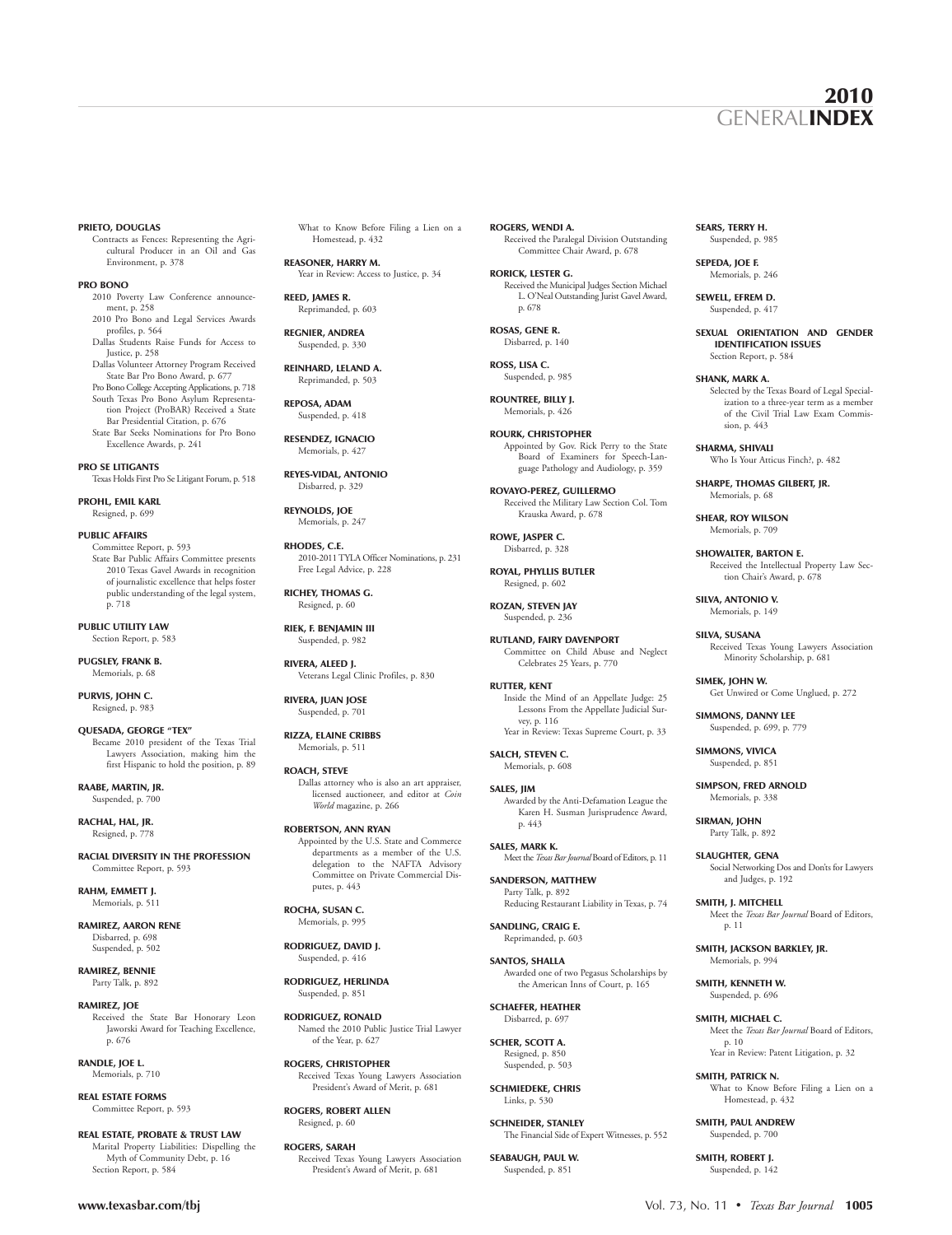**SMITH, TERRY LYNN** Suspended, p. 697

#### **SMITH, VICTOR JAMES** Reprimanded, p. 143

#### **SMYTHE, PETER**

Dallas sole practitioner who photographed Fort Worth's homeless as part of a pro bono project, p. 4

**SNELSON, WALLACE EUGENE "GENE" II** From Fever Ticks to Feral Swine: Protecting Texas' Animal Agriculture, p. 394

**SNYDER, CRAIG MORGAN** Memorials, p. 608

**SORRELS, RANDALL O.**

Received the State Bar Judge Sam Williams Leadership Award, p. 679

**SOZA, ALFREDO A.** Reprimanded, p. 780

#### **SPARKS, ANDREA**

How One Judge's Sleepless Nights Launched a National Volunteer Advocacy Movement, p. 760

**SPARKS, SAM**

Received the Sandra Day O'Connor Jurist Award from the American College of Trial Lawyers, p. 811

#### **SPENCER, DEBBIE**

Received the Paralegal Division Special Recognition Award, p. 678

#### **SPILLMAN, JACK CHRISTOPHER**

Memorials, p. 148, p. 339

**STAGNER, CYNTHIA** Reprimanded, p. 781

#### **STATE BAR OF TEXAS**

The 140-Character Novel, p. 258, p. 316 2009 Independent Auditors' Report, p. 301 2010 Annual Meeting announcement, p. 7, p. 157, p. 308, p. 394, p. 435, p. 491

2010 Election Results, p. 475 2010 State Bar Annual Meeting Coverage, p. 672

- 2010 State Bar of Texas YouTube Contest Call for Entries, p. 227
- 2010-2011 ProposedCombined Budget, p. 224 2011–12 Committee Appointment Process, p. 870

After the Bar Exam Ready for New Class of Law School Graduates, p. 258

Annual Meeting Resolutions Deadline is April 1, p. 223

Attorney Income Reports Available, p. 870 Election Law Toolkit, p. 563, p. 653, p. 775 Equal Justice for All License Plate announce-

ment, p. 493, p. 597 Law Day, YouTube Contest Winners

- Announced, p. 518 Leadership SBOT Class Meets in South
- Texas, p. 434 Legislative Policy Subcommittee to Meet,
- p. 618 Pablo Javier Almaguer Elected Chair of State Bar Board of Directors, p. 474
- President-elect Candidates Discuss the Issues, p. 282

Public Education Hearings Scheduled on Proposed Amendments to Disciplinary Rules, p. 630

Restriction of Public Access of Personal Information Pursuant to Texas Government Code Section 552.1176, p. 631

State Bar Board Meets in Bastrop, p. 448 State Bar Board Meets in Houston, p. 814 State Bar Board Meets in San Antonio, p. 170 State Bar Election Scheduled, p. 122 State Bar of Texas ABA Delegate Applica-

tions Sought, p. 222 State Bar of Texas Jury Service Toolkit, p. 257 State Bar of Texas Legislative Timetable, p. 306 State Bar of Texas Minority Director Sought, p. 783, p. 869, p. 1007

State Bar of Texas Performance Measures, p. 312 State Bar of Texas YouTube Video Contest, p. 115

State Bar Offers New Member Discounts, p. 847 State Bar President-elect Nominee Process Underway, p. 703

State Bar Seeks Nominations for Pro Bono Excellence Awards, p. 241

State Bar Volunteer & Staff Guide Now Available, p. 870 Texas Bar Associations Receive National

Awards, p. 718 Texas Lawyers for Texas Veterans, p. 518, p. 771

Texas Lawyers' Assistance Program annou ment, p. 247, p. 863

- Texas MCLE Regulations Changes, p. 290 Texas Veterans Commission Honors Terry
- Tottenham, p. 718 TexasBar.com announcement, p. 693, p. 799, p. 853
- TexasBarCLE announcement, p. 797, p. 859 Vote in the State Bar Elections announce-
- ment, p. 222, p. 297 Your State Bar, Online announcement, p. 221, p. 318, p. 595, p. 685

#### **STOCKS, JEFFREY A.**

2010 Pro Bono and Legal Services Awards profile, p. 565 Received the State Bar Frank A. Stocks Award, p. 677

#### **STOKES, DALIA**

Along with Houston attorney Bobbie Bayless, runs a year-round Christmas store in the first floor of law office, p. 879

#### **STONE, FRANK DAVID**

Suspended, p. 142

#### **STOREY, JOANN**

Inside the Mind of an Appellate Judge: 25 Lessons From the Appellate Judicial Survey, p. 116

#### **STROUD, D. GREG**

2010 *Texas Bar Journal* Short Story Fiction Writing Contest — Third Place: *Acceptance*, p. 462

#### **SULLIVAN, JAMES JUDE**

Reprimanded, p. 782

#### **SUNG, RON YUN** Received Texas Young Lawyers Association

Minority Scholarship, p. 681

#### **SUPREME COURT OF TEXAS**

Approval of Referendum on Proposed Amendments to the Texas Disciplinary Rules of Professional Conduct, p. 898

- Guzman Sworn in as Texas Supreme Court Justice, p. 174
- Law-Practice Rule for Military Attorneys Amended, p. 1018
- Lehrmann Appointed to Succeed O'Neill,
- p. 618 Order Adopting Amended Texas Rules of Civil Procedure 737, p. 45

Order Adopting Amendments toTexas Rules of Disciplinary Procedure 2.16 and 6.08, p. 44 Order Adopting Texas Rule of Civil Proce-dure 78a, p. 476, p. 686

Supreme Court on iTunes U, p. 76 Texas Supreme Court Celebrates 170 Years, p. 156

**SUTTON, JAMES EDGAR "JIM"** Memorials, p. 510

**SUTTON, MONICA YVETTE** Disbarred, p. 416

## **TARTT, BLAKE**

Received Texas Young Lawyers Association Outstanding 50-Year Lawyer Award, p. 683

**TAXATION SECTION** Section Report, p. 584 State Bar Tax Section Needs You!, p. 802

#### **TAYLOR, J. ROBERT** Memorials, p. 427

**TAYLOR, LURO C.**

Suspended, p. 602, p. 699

#### **TEAGUE, MICHAEL LANDON** Reprimanded, p. 781

#### **TECHNOLOGY**

The 140-Character Novel, p. 258, p. 316 2010 State Bar of Texas YouTube Contest Call for Entries, p. 227

- The Adaptable Lawyer, p. 362 After the Bar Exam Ready for New Class of Law School Graduates, p. 258
- The Big Three: Using Social Networking Sites to Connect with Employers and Clients, p. 816
- Complete *Texas Bar Journal* Archive Now Online announcement, p. 38, p. 177 Creating a Website That Will Resonate with
- Prospective Clients, p. 138
- Dangerous "Friends," Unintended Consequences: TYLA Launches *R U Safe? Protecting Yourself in Cyberspace*, p. 132 Effective Use of Social Media Within the
- Texas Advertising Rules, p. 530
- Facebook for Law Firms, p. 450 Get Unwired or Come Unglued, p. 272
- Guidelines for Legal Articles, p. 47
- How to Send Huge Files Over the Internet, p. 92
- It's Who Knows What You Know: Three Ways to Manage Your Digital Footprint,
- p. 176 A New Social Media Policy, p. 730
- Online Accounting: An Alternative to Workstation-Installed Programs, p. 232
- Open Source Software Helps Lawyers Cut
- Costs, Increase Productivity, p. 14 P2P File-Sharing: Evaluate the Risks, p. 154 Putting Your Practice in the Cloud: A Pre-
- flight Checklist, p. 632 Should You Use Social Media to Hire?, p. 252 What Comes Next? Google, Microsoft GCs
- Share their Views of the Future, p. 882 Your State Bar, Online announcement, p. 55, p. 147, p. 221
- **Links**

**1006** *Texas Bar Journal* • December 2010 **www.texasbar.com**

Baker, Brian, p. 14 Combs, Rania, p. 176 Flood, Tyler, p. 632 Johnson, George C., p. 362 Khan, Melissa Astala, p. 882 Mullen, Keith H., p. 450 Nacol, Mark, p. 272 Nelson, Susan I., p. 730 Olofinlade, Nicole Broussard, p. 92 Phan, Phong P., p. 816 Schmiedeke, Chris, p. 530

**TechGear** Apple iPad, p. 272 Apple iPhone 4, p. 530 Crux360 clamshell case, p. 882 Fujitsu LifeBook UH900, p. 176 Garminfone, p. 450 HTC Nexus One, p. 92 Rover Puck 4G Hotspot, p. 816 Sprint HTC Evo 4G, p. 362 TrekDesk Treadmill Desk, p. 730 WowWee Cinemin Swivel, p. 14

**TEER, JUNE WILSON** Memorials, p. 709

**TEXAS BAR BLOG** Random Profiles, p. 42

**TEXASBARCLE**

**TELLES, RAYMOND RUTHERFORD** Resigned, p. 235 **TELLEZ, JOSE SALVADOR** Reprimanded, p. 780

**TEXAS ACCESS TO JUSTICE COMMISSION** Access to Justice Award for Gallego, p. 802 ATJ Gala Raises Funds for Veterans, p. 518 Helping Texas Gain Access to Justice, p. 618 Legislative Hero Award, p. 870

ACLEA Awards for Texas, p. 802 TexasBarCLE announcement, p. 797, p. 859

Call for Texas Bar Foundation Award Nominations, p. 53 Texas Bar Foundation Seeking Nominations for Awards, p. 763, p. 841 Trustees, Fellows Integral to Texas Bar Foundation Success, p. 120

2010 Short Story Fiction Writing Contest announcement, p. 41, p. 119 2010 Short Story Fiction Writing Contest

Complete *Texas Bar Journal* Archive Now Online announcement, p. 38, p. 177 Digital Edition of *Texas Bar Journal*, p. 156 Guidelines for Legal Articles, p. 47 Meet the *Texas Bar Journal* Board of Editors,

Share the News announcement, p. 594, p. 707 *Texas Bar Journal* announcement, p. 37, p. 153, p. 273, p. 330, p. 431, p. 509, p. 515 *Texas Bar Journal* Overview, p. 8 *TEXAS BAR JOURNAL* **BOARD OF EDITORS** Committee Report, p. 593

Meet the *Texas Bar Journal* Board of Editors,

**TEXAS BOARD OF LEGAL SPECIALIZATION** Created a new logo for board certified attor-

**TEXAS CENTER FOR LEGAL ETHICS** Call for nominations for second annual Chief Justice Jack Pop Professionalism

**TEXAS COURT OF CRIMINAL APPEALS** Beyond the Bench: The Texas Court of Criminal Appeals' Work to Improve the Criminal Justice System Outside the

Issues of Interest Before the Court of Crimi-

**TEXAS DISCIPLINARY RULES OF PROFES-SIONAL CONDUCT** Committee Report, p. 594

Texas Legal Legends, p. 434 **TEXAS BAR FOUNDATION**

*TEXAS BAR JOURNAL*

p. 10

p. 10

neys, p. 346

Award, p. 258

Box, p. 560

nal Appeals, p. 556

winners, p. 452 Committee Report, p. 593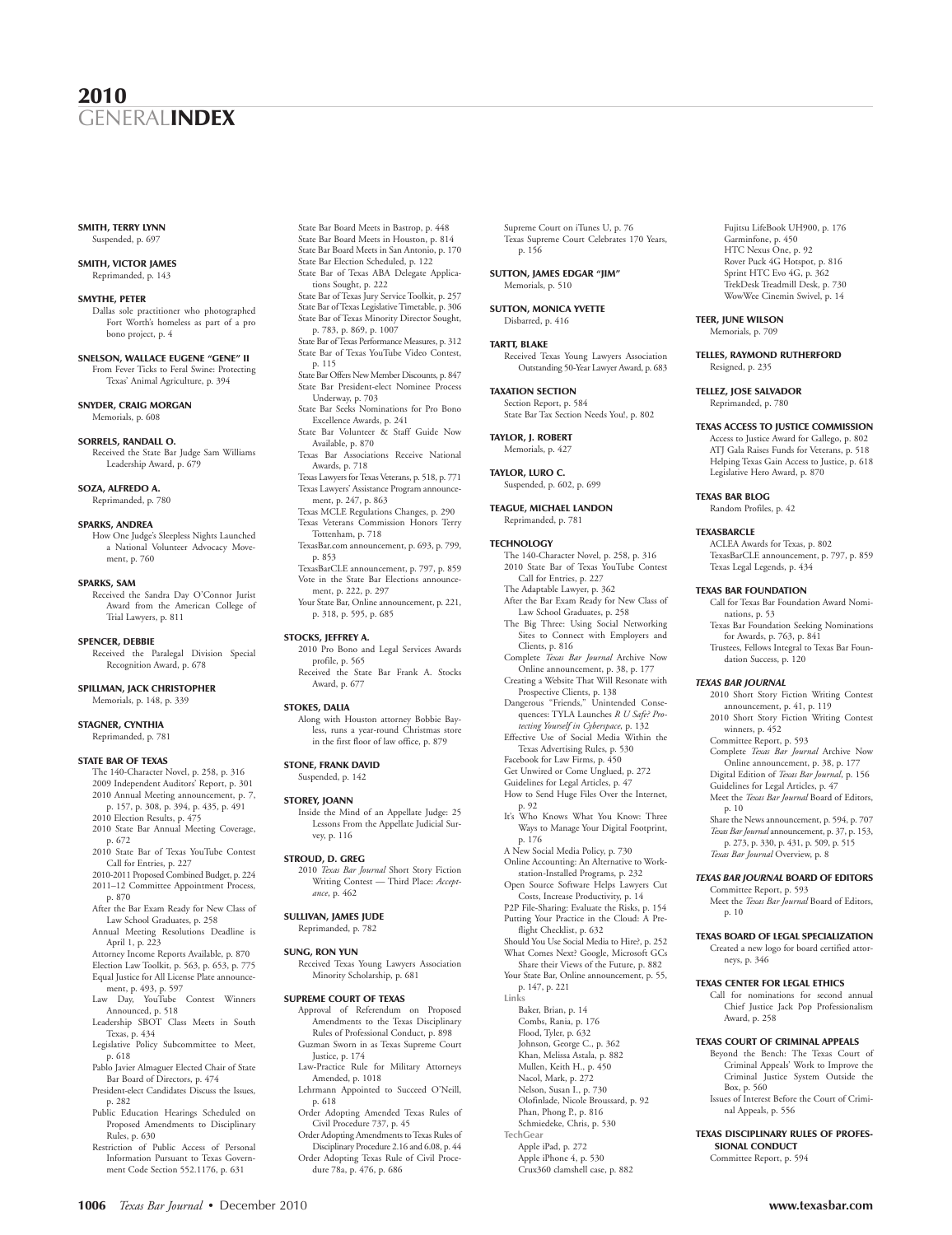#### **TEXAS LAWYERS' ASSISTANCE PROGRAM**

- Back to Work: Returning to the Office After a Mental Health Leave of Absence, p. 648 Compassion Fatigue and Attorneys: What is
- Your Self-care Plan?, p. 656 Guidelines for Intervening on Mental Health
- Issues, p. 660 Overcoming Anxiety, p. 666

Pat Sheeran & Michael J. Crowley Memorial Trust, p. 669 PERSONAL TRIALS

- Becoming Connected, p. 654 From Judge to Judge, p. 664 Help for Lawyers in My Predicament,
- p. 668 Texas Lawyers' Assistance Program announcement, p. 149, p. 247, p. 863
- TLAP Continues Outreach to Judges, p. 156

#### **TEXAS LAWYERS FOR TEXAS VETERANS**

- Assisting Veterans, p. 848 Lawyers Serving Veterans: Pro Bono Opportunities and Resources, p. 820 Operation Enduring Lamp, p. 822 Protecting the Rights of Veterans, p. 868 Second Chance for Vets, p. 810
- Serving Those Who Served, p. 812
- Serving Those Who Served: Representing Veterans at the VA, p. 832 State Bar Sections Provide Expert Assistance,
- p. 826
- Texas Lawyers for Texas Veterans: Providing Legal Counsel to Those Who Served, p. 818
- Texas Lawyers for Veterans Parades, p. 1018 Texas Veterans Commission: Advocating for Veterans and Their Families, p. 838 VA Attorney Accreditation, p. 834
- Veterans and PTSD: What Attorneys Need to Know, p. 836 Veterans Legal Clinic Profiles, p. 824
- When Duty Calls: The Impact of Military Service on Litigation, p. 840

#### **TEXAS YOUNG LAWYERS ASSOCIATION**

2010 Election Results, p. 475 Dangerous "Friends," Unintended Consequences: TYLA Launches *R U Safe? Protecting Yourself in Cyberspace*, p. 132

Election Results, p. 323 Equal Justice for All License Plate announcement, p. 493

Name Changes in Texas, p. 716 President's Opinion

Eighty Years of Public Service, p. 412 Free Legal Advice, p. 228 Giving Thanks and Praise, p. 846 Leading the Way, p. 596

Loves Me, Loves Me Not, p. 318 Making History in the Future, p. 492 A Practical Resource for Young Lawyers,

p. 684 *R U Safe?* Protecting Kids Online, p. 130

Resolve to Be Involved in *This* Moment, p. 56

Texas Lawyers Partnering for Pro Bono, p. 774

- 'Tis the Season for ... Renewal, p. 978 Questions for the Candidates, p. 320 TYLA Election Scheduled, p. 136
- TYLA Launches New Website, p. 434 TYLA Walks for Children, p. 802

#### **TEXAS YOUNG LAWYERS ASSOCIATION AFFILIATES**

- Austin Young Lawyers Association received Texas Young Lawyers Association Award of Achievement, p. 682
- Cameron County Young Lawyers Associa-tion received Texas Young Lawyers Association Award of Achievement, p. 682 Collin County Young Lawyers Association received Texas Young Lawyers Association Award of Achievement, p. 682
- Dallas Association of Young Lawyers received Texas Young Lawyers Association Award of Achievement, p. 682
- Fort Worth-Tarrant County Young Lawyers<br>Association received Texas Young Association received Texas Lawyers Association Award of Achievement, p. 682 Great Denton County Young Lawyers Associ-
- ation received Texas Young Lawyers Association Award of Achievement, p. 682 Houston Young Lawyers Association received
- Texas Young Lawyers Association Award of Achievement, p. 682 Jefferson County Young Lawyers Association
- received Texas Young Lawyers Association Award of Achievement, p. 682 Texarkana Young Lawyers Association received Texas Young Lawyers Association Award
- of Achievement, p. 682 **THOLSTRUP, RICHARD JOSEPH**

Suspended, p. 700

#### **TIPPETT, ROSALYN R.**

Bridging the Gap in aTough Economy, p. 776 Received Texas Young Lawyers Association President's Award of Merit, p. 681

**TISON, JOHN L. III** Memorials, p. 995

**TOBEY, CARL PAYNE, JR.** Memorials, p. 237

#### **TOLLESON, MIKE**

Honored by the State Bar Entertainment and Sports Law Section's Texas Star Award, p. 726 Party Talk, p. 892

#### **TOMKO, EDWIN J.**

When the Lines Merge: The Danger of Simultaneous Civil and Criminal Proceedings Involving the SEC, p. 94

#### **TOMLIN, W. DALTON** Memorials, p. 510

- **TOTTENHAM, TERRY** All this Darkness Past, p. 628 The Good Marine: Terry Tottenham Takes Office as President of the State Bar of Texas, p. 470 Learning from Local Counsel, p. 528 Practicing Law and Wellness, p. 446 Radio Nowhere, p. 728 Semper Fi, p. 270 Service Over Self, p. 672 Serving Those Who Served, p. 812 Texas Lawyers for Texas Veterans, p. 518 Texas Veterans Commission Honors Terry Tottenham, p. 718 We Can Handle the Truth, p. 880
- 

#### **TOWNSEND, JOHN DAVID**

Resigned, p. 601 Suspended, p. 502

#### **TRAVELAND, TERRY**

Former attorney who is a gourmet chocolate maker and co-founder of Chocolate Prescription, a company that sells daily doses of dark chocolate, p. 627

**TRIGO, SHARON ANN ECTOR** Memorials, p. 608

#### **TURLEY, WINDLE**

Wrote about and photographed monarch butterflies for years for his book, *The Amazing Monarch: The Secret Wintering Grounds of an Endangered Butterfly*, p. 878

#### **UMOJA, ADJUA** Suspended, p. 236

**UTTER, ANNVI SHAH** Co-owner of Barkin' Doggie Biscuits, which donates one dog biscuit to a shelter dog for every biscuit sold, p. 358

**UTTER, TOBIAH** Co-owner of Barkin' Doggie Biscuits, which donates one dog biscuit to a shelter dog for every biscuit sold, p. 358

**UYAMADU, EMEKA M.** Suspended, p. 697

**VALENCI, REYNALDO ANAYA** Elected to a three-year term on the Harvard Alumni Association Board of Directors, p. 527

**VALKO, MARTIN**

Appointed by the Government of the Slovak Republic as its Honorary Consul to the State of Texas, p. 165

**VAN FLEET, ALLAN** Named chair of the American Bar Association Section of Antitrust Law, p. 727

**VAN HORN, JEFFREY L.** Issues of Interest Before the Court of Criminal Appeals, p. 556

**VAUGHAN, R.C.** Memorials, p. 789

### **VELA, REBECCA**

Received Texas Young Lawyers Association President's Award of Merit, p. 681

**VELASCO, MANUEL A.** Suspension Judgment Affirmed, p. 601

#### **VICKERS, BRENDA** Suspended, p. 603

**VILLANUEVA, MARIA "LULU"** 2010 Pro Bono and Legal Services Awards profile, p. 570

**VILLASANA, DANIEL E.** Suspended, p. 61

**VIVION-MATTHEWS, CALLIE**

Appointed by Gov. Rick Perry to the Texas Council on Autism and Pervasive Developmental Disorders, p. 727

#### **VOGEL, JENNIFER**

Named the 2010 Worldwide General Counsel of the Year by International Law Office in London in association with the Association of Corporate Counsel, p. 627

**VOGEL, PETER S.**

Internet Jurisdiction Makes Life Interesting, p. 208

**WALKER, BRIAN K.** Serving Those Who Served: Representing Veterans at the VA, p. 832

#### **WALKER, MARION LINDSEY** Memorials, p. 708

**WALKER, MICHAEL BROWN** Memorials, p. 790

## **WALSH, GRANT A.**

When Duty Calls: The Impact of Military Service on Litigation, p. 840

## **State Bar** *of* **Texas Minority Director Nominations Sought**

Dec. 15 is the deadline to submit nominations for the available position for minority director on the State Bar Board of Directors for a three-year term beginning June 2011. Nominations must include a nomination letter from a third party; a resume which includes bar participation, civic and political activities, ethnicity, gender, and place of residence; and letters of recommendation (typically three to five). Self-nominations will not be accepted.

Submit the complete nomination to:

**Yvette Ostolaza, Chair** *Ad Hoc* **Committee to Select Minority Directors c/o State Bar of Texas 1414 Colorado St., Ste. 300 Austin, TX 78701-1627**

For more information, contact Candiss Held at cheld@texasbar.com.

**www.TexasBar.com**